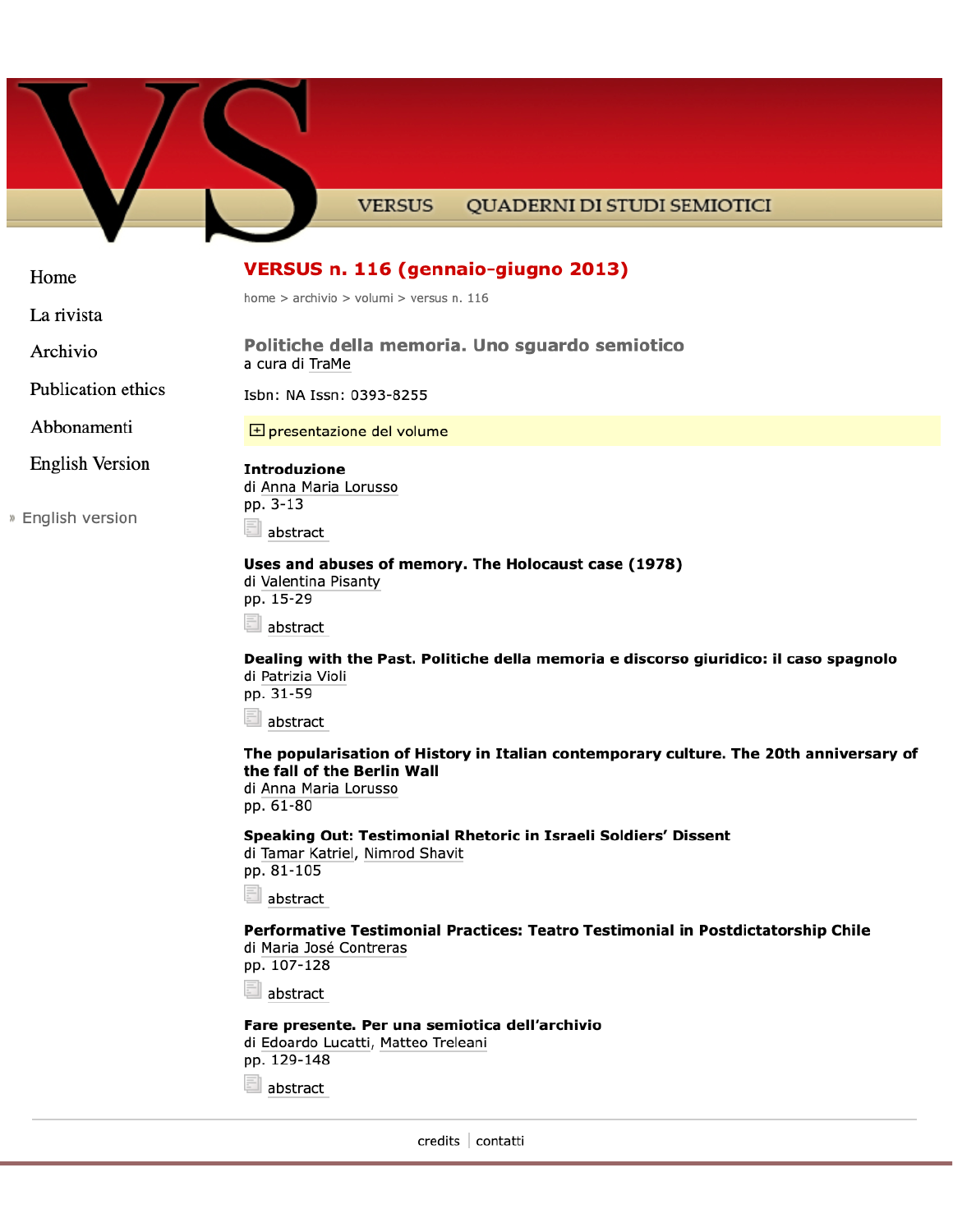Maria José Contreras<sup>1</sup>

# **Performative Testimonial Practices:** *Teatro Testimonial* **in Postdictatorship Chile2**

#### **Abstract**

In this article, I explore and interrogate from a semiotic point of view the ways embodied practices can potentially provide an expressive, productive and even restorative outlet for the after effects of past trauma. I propose the concept of *testimonial practices* to describe a performative re-elaboration of testimonies that seeks to externalize, share and cope with trauma from an embodiment perspective. I will examine a post-conflict theatre variety developed in postdictatorship Chile called *teatro testimonial* that performs testimonies on scene to problematize if and how these practices externalize painful experiences and construct collective bodily memories. I start by comparing the emblematic Latin-American literary genre, *testimonio,* with European testimonial narratives to distinguish the particular heritage that *testimonio* delivered to *teatro testimonial*. I then critically oppose the semiotic characteristics of testimonial texts and testimonial practices in order to identify the specificity of embodied strategies in the (re)presentation of traumatic experiences. I finally analyze three pieces of Chilean *teatro testimonial* that illustrate distinctive characteristics of testimonial practices, namely the intersubjective re-tracing of traumatic experiences, the resistance to archivialization and the desire for indexicality.

# **Keywords**

testimonial theatre; body; practice; trauma; Chile

# **0. Introduction**

⊕

The last decades have been characterized by an explosive increase in academic studies regarding memory and trauma, to an extent that these issues may seem saturated with thoughts, definitions, and controversies. One of the most polemical and, at the same time, popular notions embedded in the study of trauma and memory is that of *testimony*. According to Georg Gugelberger, *testimony* has become a privileged object of analysis because it is situated at the crossroads of what he identifies as "all the institutional battles in recent years":

2 This article is part of the research work entitled "El cuerpo de la memoria/la memoria del cuerpo: investigación semiótica sobre el teatro testimonial en el Chile de la Postdictadura" (Proyecto FONDECYT de INICIACIÓN n. 11090155, Chile)

<sup>1</sup> Escuela de Teatro. Pontificia Universidad Católica de Chile, mcontrel@uc.cl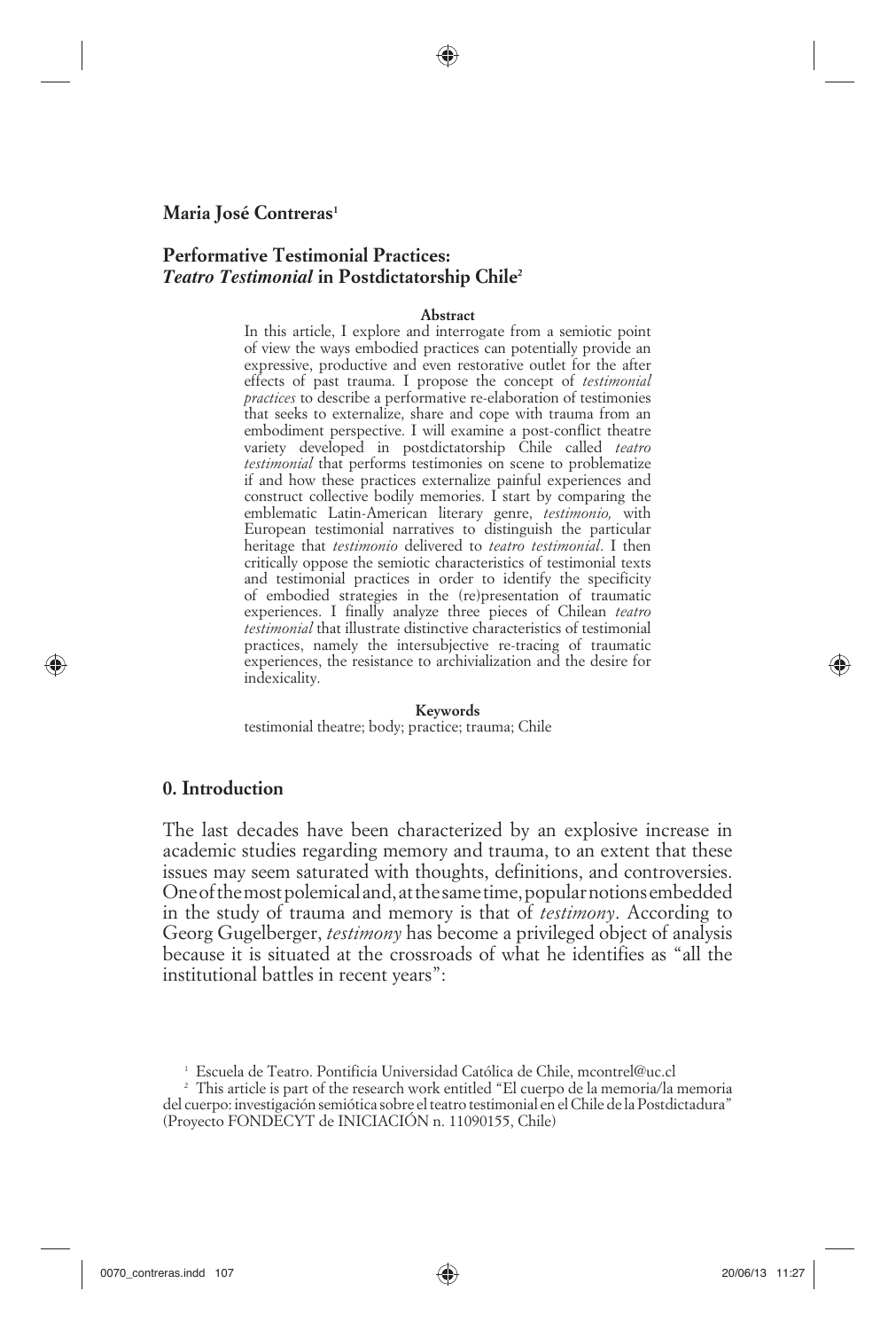… postcolonial and/versus postmodern; genre versus non-genre; interest in autobiography; the function of the canon; authenticity/realism; the debates on subalternity; othering discourse; orature/literature; dual authorship; editorial intervention; margin/center; race/class/gender; feminisms […]; minority discourse; third World writing; the post-boom novel; Latin Americanism; questions of disciplinarity and so on. (Guggelberger 1996: 7)

Testimony is a pivotal node, where so many of these subjects converge and discern at the same time. One of the theoretical issues that testimony enhances is a crucial semiotic question: the potentialities and limits of semiotic devices to represent the real, particularly when the real is a traumatic event.

The classic perspectives of trauma studies affirm that trauma is ungraspable in the rhythm, forms and structures of textuality. In this context, trauma is defined as "an event that has no beginning, no ending, no before, no during and no after. This absence of categories that define it lends it a quality of 'otherness', a salience, a timeless and ubiquity outside the range of associatively linked experiences, outside the range of comprehension, of recounting and of mastery." (Laub 1992: 69). According to Cathy Caruth (1995), trauma remains as an "unclaimed experience", a "whole in meaning" that cannot be represented but only repeated in forms of nightmares, re-enactments and flashbacks. From this perspective, trauma is not about the surprising and devastating event, but about the structure of the traumatic experience that cannot be shared nor fitted in a larger historical framework, exceeding the individual dimension to become a historical enigma: "… the traumatized, we might say, carry an impossible history within them or they become themselves the symptom of a history that they cannot entirely possess."  $(1995:5)$ .

The notion of trauma as an absolute otherness condemned to illegibility, which spread within the academy during the '90's has slowly allowed other rival conceptions that prefer to look at the operations that actually achieve at translating (some) aspects of the traumatic experience. As LaCapra (2001) warns, refusing any possibility to comprehend the traumatic experience produces a "catastrophism" that raises trauma to the category of "sublime ominous".

Semiotic studies have engaged with the challenge, on the one hand, of discerning which are the aspects of traumatic experience that hamper its figurativization and modalization, and on the other hand, understanding which are the possible semiotic operations that represent these experiences. Furthermore, as Cristina Demaria (2012) suggests, trauma may be considered an *interpretative model*, allowing us to critically reconsider the politics of interpretation rethinking the category of experience and its potential rewriting. The inherent destabilization of the expressive forms of texts and discourses of trauma has encouraged

⊕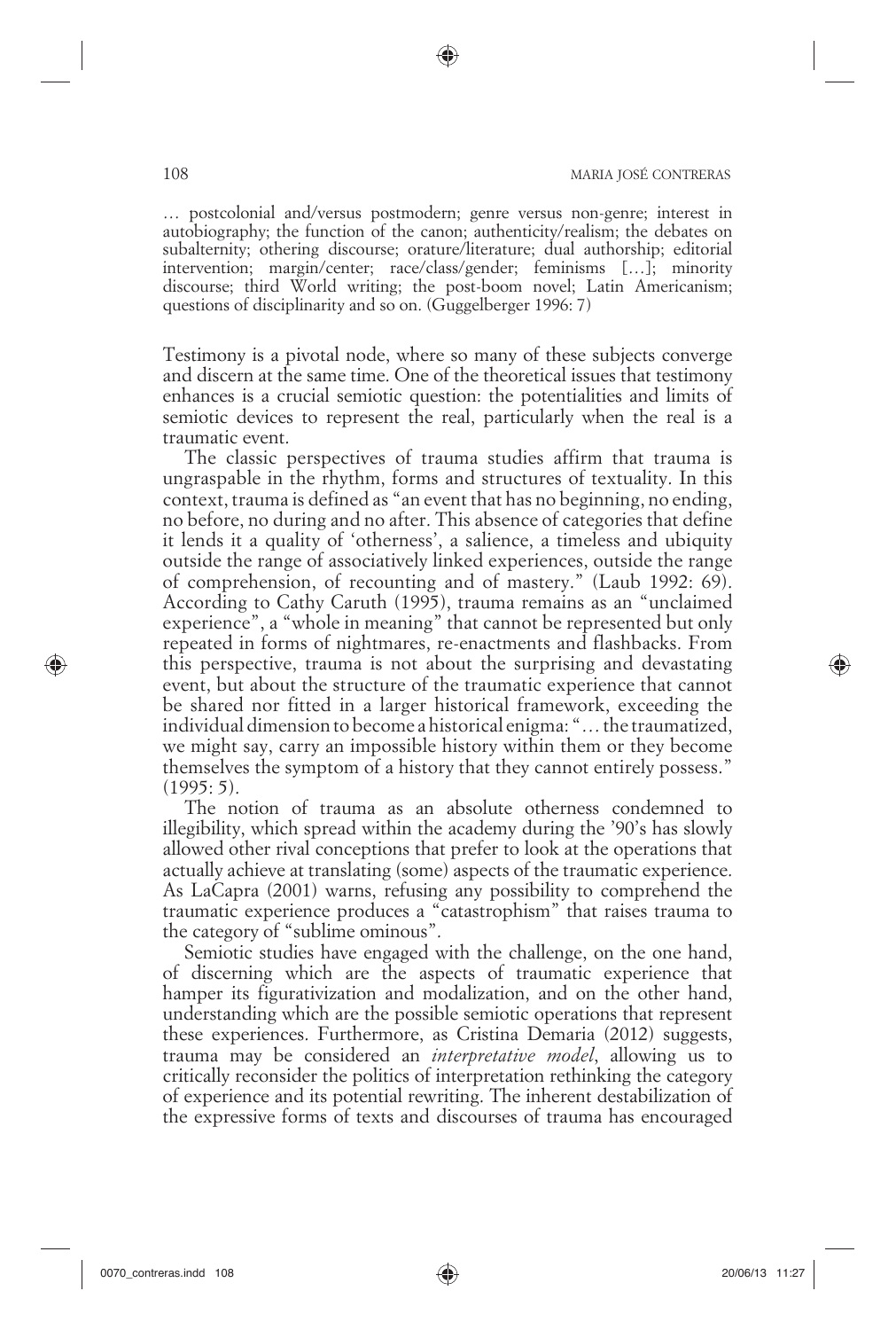semiotic studies to problematize both the possible links and gaps between the real, experience and semiosis.<sup>3</sup>

The pursuit to find expressive forms that may cope with what Jacques Rancière (2001) has characterized as an "excess of presence" not necessarily results in a narrative that tells trauma, but it usually outsources other kinds of idiosyncratic articulations that expose the illegibility of the experience. Many times the content of a testimony is not the storytelling of what happened, but rather the ostentation of the difficulty to synthesize a temporal and spatial modalization that may place the experience into valorial and passional stable frames.

To give testimony is to struggle against submitting the real to the rules of narrative, seeking to survive in the paradoxical situation where the boundaries between the textual simulacra and the real become fuzzy. We must carefully understand the status of the author in testimony, both as textual simulacra and as the empirical anchor to the horror the victim suffered in his/her flesh. As I will explain in this article, testimony overlaps the enunciative world and the empirical world in which it is produced and operates, devastating the trap of immanence that sustains the independence of the utterance respect to the trace.<sup>4</sup>

The problem of the trace, the presence and the bodies is of capital importance when trying to understand the narratives of trauma such as testimony. But these issues become even more decisive when we shift our attention from narratives of trauma to the performing of trauma that is from the textual characterization of testimony to its embodied practical dimension. In this article, I concentrate on testimonial practices that articulate and in-form traumatic experiences in a procedural embodied

<sup>3</sup> Some of the semiotic studies that have affronted these issues are Jacques Rancière's reflection about the crises of representation that traumatic experiences elicits (2001), Jacques Fontanille's typology of testimony (2004), Denis Bertrand essay about the narratives of extreme experiences (2007), Patrizia Violi's research on oral testimonies (2006), images as testimony (2009) and sites of trauma (2012) as well as Cristina Demaria and Daly Mcdonald investigation about the genres of post-conflict testimones (2009) and finally Demaria's recent *Il Trauma, l'archivio e il Testimone (2012)* dedicated to a semiotic lecture of the figure of testimony and the inquiry about the documentary as representation of the "real".

4 The notion of the trace is very complex and has been largely discussed in philosophical and semiotic studies. In this document I will refer to the trace in Jacques Fontanille's conception as the figurative memory of the interaction of the body with other bodies and the world. The semiotic conception of trace does not consider it an original pre-semiotic moment nor a natural mark, but as Derrida points out: "*The trace is the difference* which opens appearance [*I'apparaître*] and signification. Articulating the living upon the nonliving in general, origin of all repetition, origin of ideality, the trace is not more ideal than real, not more intelligible than sensible, not more a transparent signification than an opaque energy and no *concept of metaphysics can describe it.* And as it is *a fortiori* anterior to the distinction between regions of sensibility, anterior to sound as much as to light, is there a sense in establishing a "natural" hierarchy between the sound-imprint, for example, and the visual (graphic) imprint? The graphic image is not seen; and the acoustic image is not heard. The difference between the full unities of the voice remains unheard. And, the difference in the body of the inscription is also invisible." (1967: 95)

⊕

⇔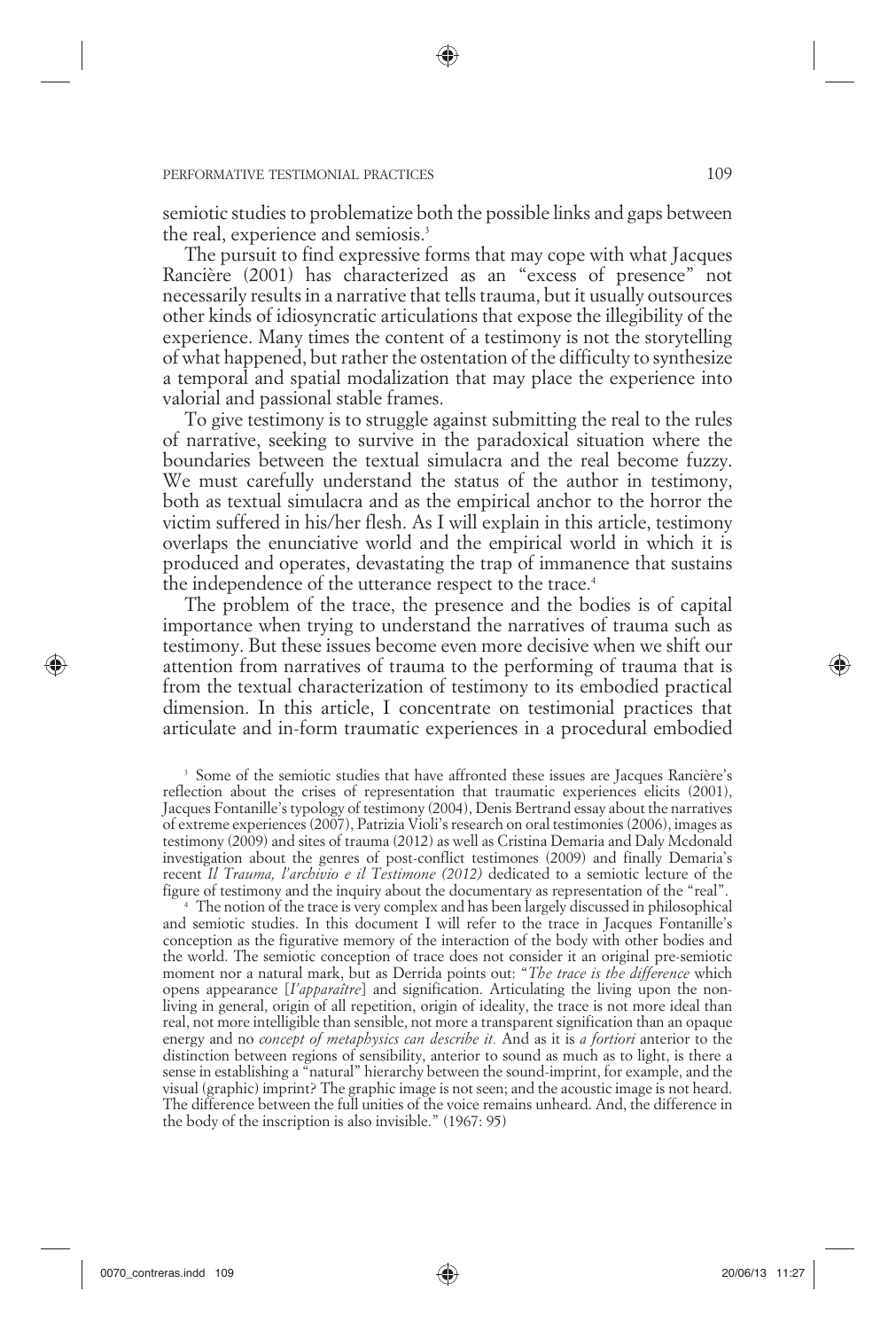in-presence modality. In particular, I will describe performative artistic practices that re-elaborate trauma by the second degree testimonial mediation of artists. Testimonial performative practices add other interesting semiotic complexities to the understanding of the ways a traumatic experience achieves or fails to be externalized, shared and thus coped.

◈

I analyze Chilean *teatro testimonial* as en emblematic testimonial practice studying three examples that illustrate some general characteristics of testimonial practices: the intersubjective re-tracing of traumatic experiences, the resistance to the archivialization and the desire of indexicality. *Teatro testimonial*, as the name indicates is based on testimonies that in its actual uses and forms echo the literary genre of *testimonio* a postconflict narrative that developed in Latin America during the late '60. I expose some interesting differences between *testimonio* and European testimony in order to better describe the pragmatics and politics that Chilean *teatro testimonial* inherited. As I will argue later, *teatro testimonial* actualize some of the distinctive traits of *testimonio* and at the same time produces other particular modalities to re-elaborate, share and retrace the traumatic experience.

# **1. Latin American testimonio**

Different sociopolitical contexts determine diverse pragmatics and uses of testimonial narratives. In this first section I will start by comparing European testimony and Latin America *testimonio*. This comparison will be useful in order to better comprehend the nature of *testimonio* that influenced the performative practices throughout the continent as in the case of Chilean *teatro testimonial*. In what follows I will use the english word *testimony* to indicate the European testimonial narratives mainly associated with the Shoah, and the word *testimonio* in Spanish to refer to the Latin American testimonial narrative. Although in both cases I am grouping heterogeneous texts and occurrences that may have their own particularities into general categories, such homogenization will be used here so as to develop a comparison.

As Cristina Demaria and Daly McDonald explain (2009), the Adolf Eichmann trial in Jerusalem initiated a new form of witnessing that burst onto the public scene, sparking multiple and various testimonial practices in Europe. The discharge of testimonies in this continent was a response to the historical, judicial and ethical imperative of reconstructing a traumatic past. Hence, there was an overarching hope that these new expressions could prevent historical denial and amnesia and, above all, could stave off the risk of repeating the atrocities of the past.

This testimonial drive gradually transformed the postwar period into what Annette Wieviorka (1998) called the "era of witness", where testimony rapidly became a privileged literary genre of which the works of Primo Levi

⊕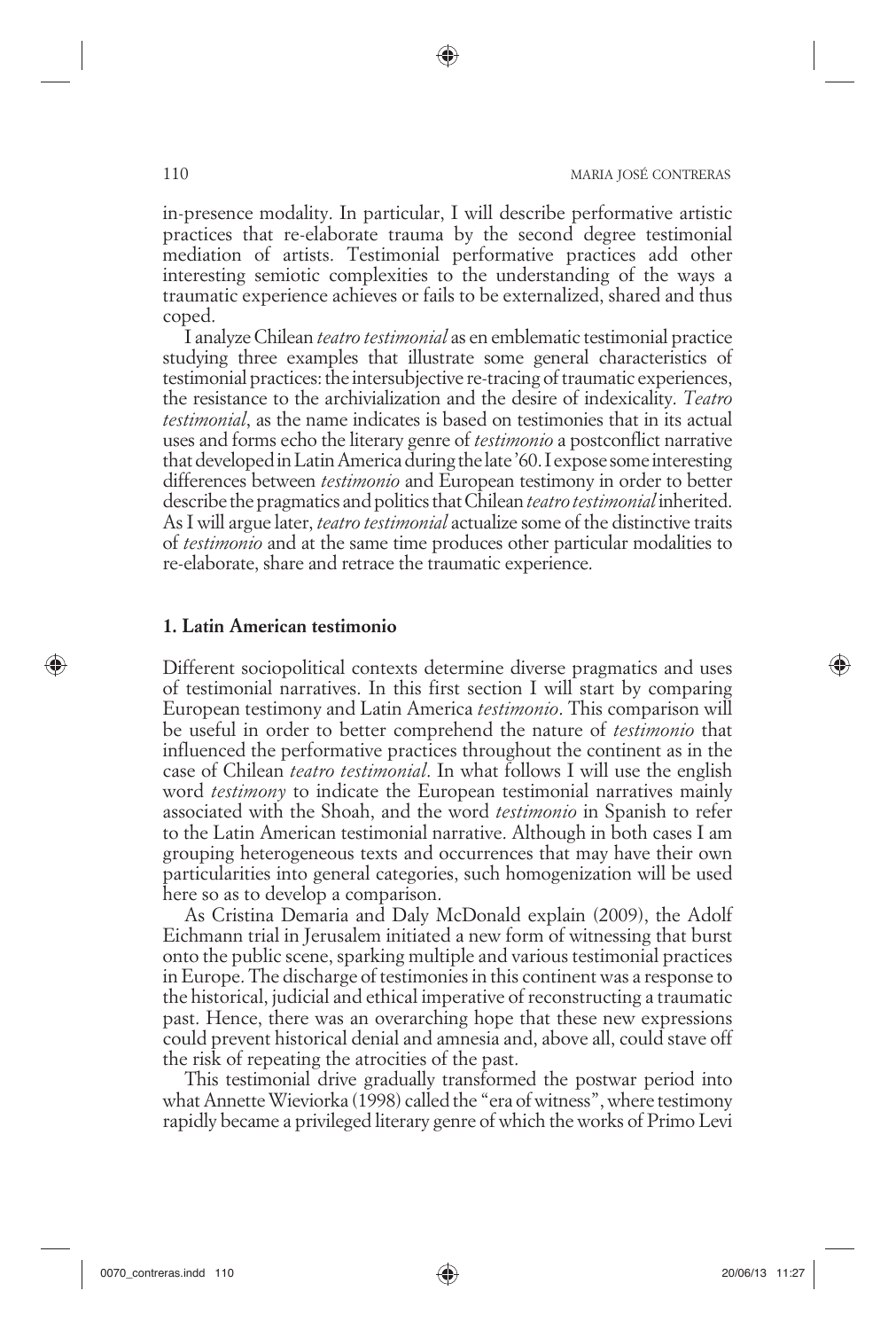and Anne Frank are paradigmatic examples. The recurrence of *testimony* in literature was so strong that Wiesel thought of it as the new artistic product of contemporary culture: "If Greeks invented tragedy, Romans epistle and the Renaissance the sonnet; our generation has invented a new literature, the *testimony*" (Wiesel 1977). In a few decades, *testimony* overcame its marginal condition and became one of the most important types of contemporary discourses, thus shifting from a supposedly individual need to a social imperative (Demaria and McDonald 2009).

◈

While *testimony* emerged as a social imperative to remember the Holocaust in Europe, Latin America's *testimonio* arose as a counter discourse, which was intrinsically antihierarchical, antisystemic and antihegemonic. Thus, the first distinction between the Holocaust testimonies and Latin American *testimonios* lies in the political role that they bear within the particular sociohistorical contexts in which they are created. *Testimonios* were born and raised in the outskirts of mainstream Latin American culture, originally linked to the left wing revolutionary utopias. They originated in Cuba ignited by *Biografía de un cimarrón* (1966) (*The Autobiography of a Runaway Slave)* by Miguel Barnet about Esteban Montejo's life, the later Che Guevara's *Pasajes de la Guerra Revolucionaria* (1968) (*Reminiscences of the Cuban Revolutionary War*), then develops in Nicaragua with Omar Cabeza's *La montaña es algo más que una inmensa estepa verde (1982) (Fire from the mountain: the making of a Sandinista)* to finally engage Guatemala in the polemic *Me llamo Rigoberta Menchú y así me nació la conciencia (1982) (I, Rigoberta Menchú)* by Elizabeth Burgos-Debray. These *testimonios* served to rescue and articulate a revolutionary horizon by denouncing the suffering of marginal individuals subordinated to economic and cultural domination.

The fact that the Holocaust testimonies had an archival preoccupation that responded to a social prevalent view may explain why these forms of expression didn't elicit many of the controversies that followed the upraise of *testimonio* in Latin America. The authenticity of Holocaust testimonies was guaranteed both by the testimony givers and by others who could not deny the reality they referred to. *Testimonio*, conversely, has not benefitted from this credibility status since, as I will argue in what follows, not only the truth but also the reality it refers to is put under inspection. Thus, the starting point for both narratives is different, being that one starts from the assumption of the undeniable truth, while the other must constantly struggle for its legitimacy.

Furthermore, the ethical and enunciative positions of the author are different. In *testimony* the author is fundamental, decisive and imperative; a testimony is verifiable, because there is an individual who guarantees it. As Ricouer affirms, (2004) the emblematic formula for *testimony* is: *I was there, believe me*. The author of his or her own life narrative is strong, imperative, onymous and identified, functioning as an anchor to a reality that cannot be questioned or doubted. This trustworthiness dynamic

⊕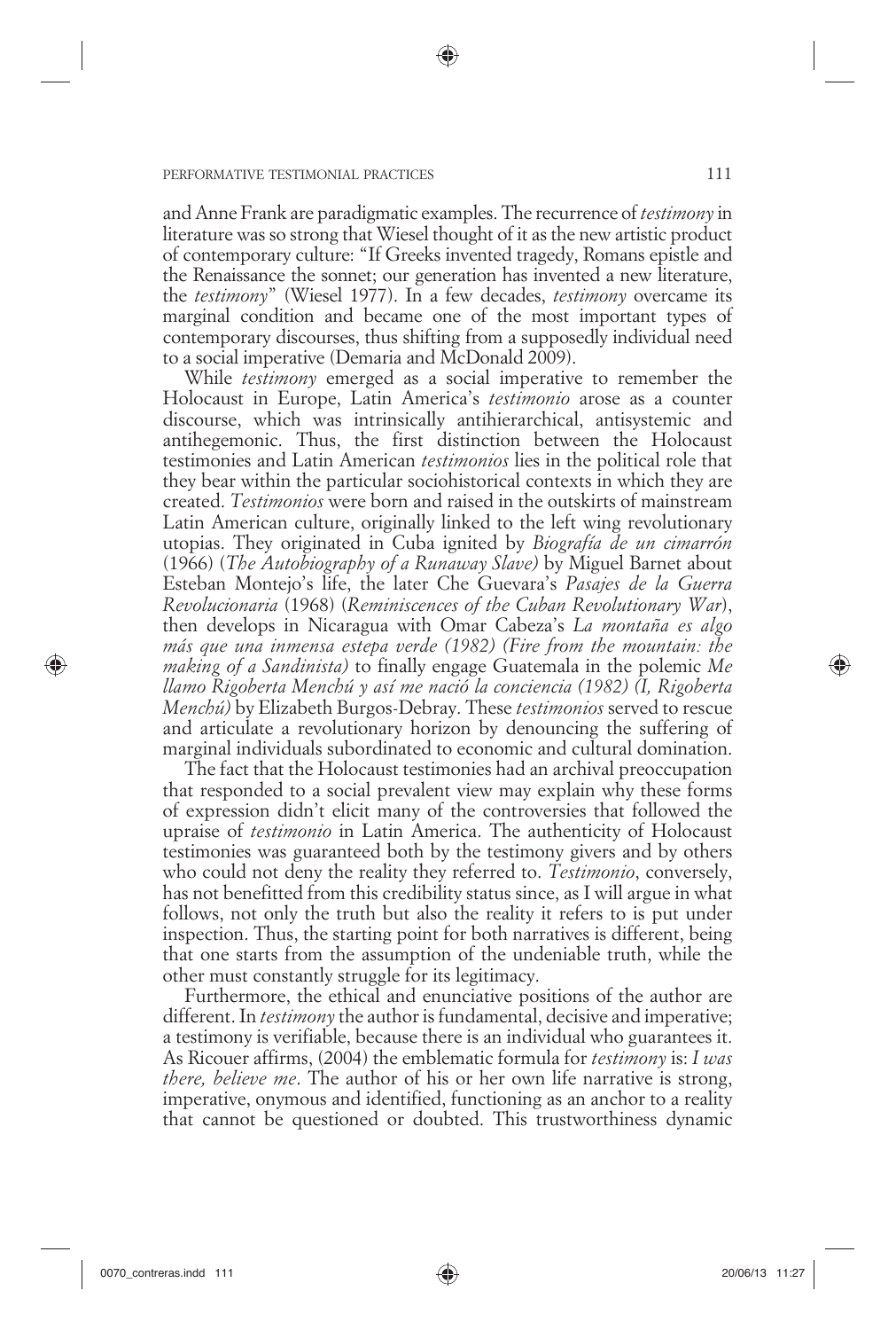works in a completely different manner when the voice of the narrative is that of a socially recognized victim or a marginal subaltern.<sup>5</sup> While in European *testimony* the text is constructed from an individual subjective point of view of a past that nobody dares to deny, Latin America's *testimonio* intends to reconstruct a condition that is characterized by social denial and rejection.

John Beverley and Marc Zimmerman define *testimonio* as follows:

A novel or novella-length narrative, told in the first person by a narrator who is also the actual protagonist witness of the events she or he recounts. The unit narration is usually a life or a significant life episode (e.g. the experience of being a prisoner). Since in many cases the narrator is someone who is either functionally illiterate or, if literate, not a professional writer or intellectual, the production of a *testimonio* generally involves the recording and /or transcription and editing of an oral account by an interlocutor who is a journalist, writer or social activist. The word suggests the act of testifying of bearing witness in a legal or religious sense (Beverley and Zimmerman 1990: 173).

As Beverley and Zimmerman highlight, the text written in the first person based on a life experience is mediated by another person who actually edits and arranges the oral account of the testimony giver's memory. The authorship in *testimonio* is usually multiple, full of mediations and reinterpretations. For instance in *, I Rogoberta Menchú* the authorship is ambiguous between Menchú herself and Elizabeth Burgos-Debray, who interviewed Menchú, edited the interviews, published the book and actually figures as the author. Who is claiming to say the truth, Menchú or Burgos-Debray? Whose truth is it? The ambiguity of authorship and the mediation of multiple authorial voices is determinant in *testimonios*. From a semiotic point of view this overlap of authorial voices results in a complex enunciative praxis that not only conjoint multiple enunciators but also conjugate empirical authors that claim different degrees of authorship of the text. The enunciator of *testimonio* disaggregates into multiple authorial voices that function as a kaleidoscopic array, making it difficult to distinguish what comes from the original source and what is generated by the mediations.

As mediation phenomena, *testimonios* cannot aspire to be the textual work of one individual, since it is supported by a sense of collectiveness, as many other expressive devices in Latin America. When David Stoll accuses Menchú of narrating her brother's murder as if she were a direct witness (when actually she was not there), Menchú responds that she wanted to include the collective memory of her people into her own storytelling. This is a pivotal aspect of any *testimonio*, being that it does

⊕



<sup>&</sup>lt;sup>5</sup> As a matter of fact, the condition of the subaltern as described by Gayatari Spivak implies the subject is scarcely even recognized as an individual and, thus, he/she has no right to speak (1988).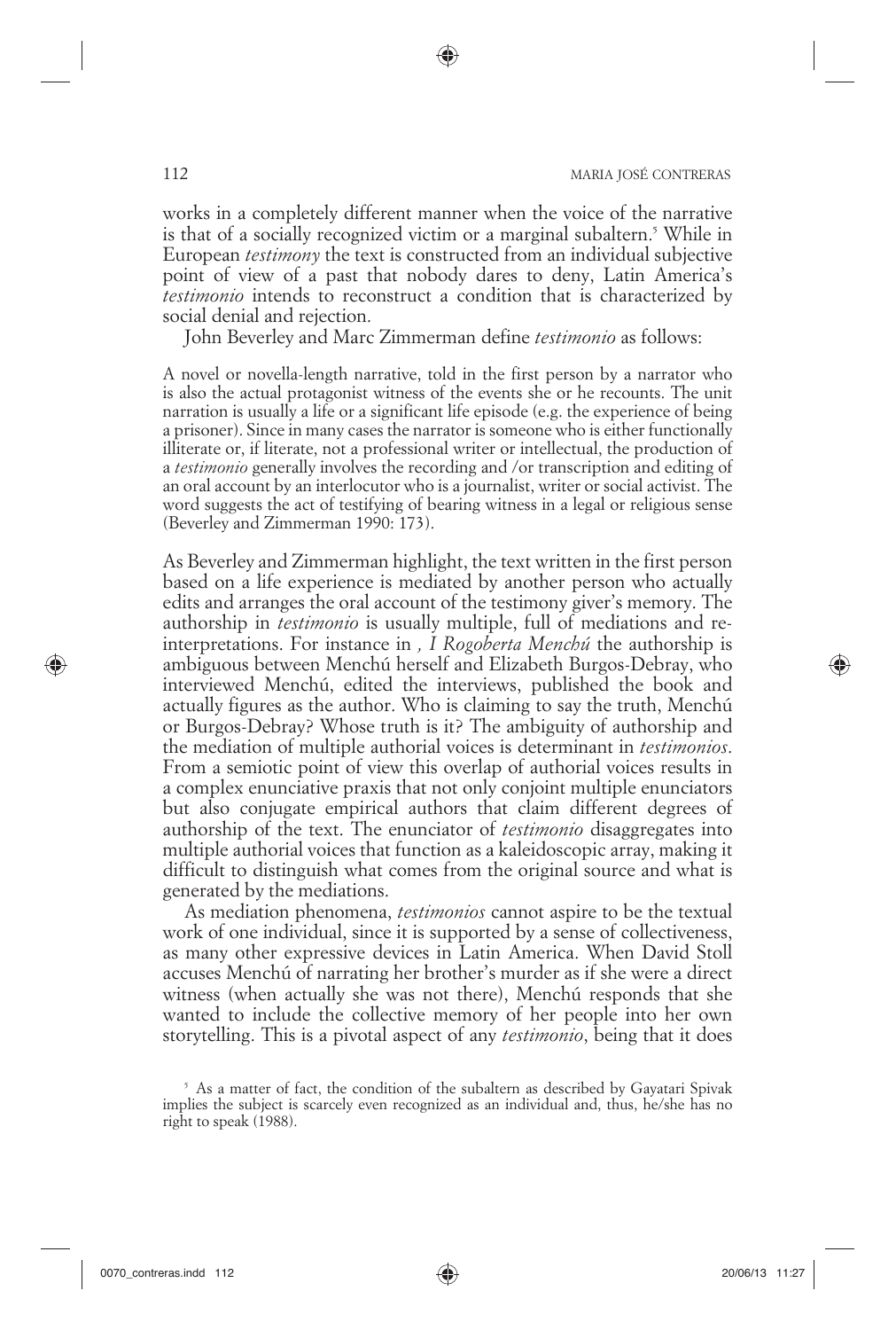not stand for a community in the sense of having a single spokesperson, but it actually incorporates the collective memories into the storytelling, personifying and multiplying them. Patrizia Violi distinguishes the autobiography from testimonial narratives precisely by the fact that in *testimonios* the narrators inscribe their own singular narratives on the horizon of a broader collective memory (Violi 2009).

A multiple authorial instance, such as the ones in function in *testimonio*, cannot fit within Ricoeur's formula – I was there, believe me – since compound voices not only claim reliability based in the continuity of presence but also on the transversal continuity of collective memories. The operations of legibility and representation that *testimonio* challenges are not only the limits of the economy of narrative but also the Western conception of the experience as personal property. In this sense, *testimonio* is not about representation but about *retracing* experiences, reframing it by collective meaning-making processes.

From a semiotic perspective, *testimonio* is halfway between a text and a practice. As George Yúdice proposes *testimonio* imposes a shift of focus from the literary product, or text, to its consideration as "an act, a tactic by means of which people engage in the process of self –constitution and survival" (1996: 46). Yúdice understood well the nature of *testimonio* that rather than a close organization of utterances is a procedural meaning making intersubjective process.

*Testimonio* and its critique to literary canons, to the idea of authorship and reliability, to the conception of truth and experience as an individual property somehow prepared the territory for the propagation in Latin America of testimonial practices that use diverse medias and expressive forms in dynamic configurations that exceed the boundaries of textuality. Of course these practices have long existed, and are not exclusive of the Americas, but it's the last four decades (coinciding with the brutal period of dictatorships) were they have decisively become an important tendency in Latin America.

# **2. From texts to practices**

Testimonial practices in Latin America respond to what Diana Taylor identifies as an inherent analogy between the nature of trauma and embodied practices, since trauma is performative in nature: "Before it can be talked out, trauma manifests itself as acting out in both the individual and social body" (2006: 1675). Alluding to Richard Schechner's vision of performance as "twice behaved behaviour", Taylor states "trauma is never for the first time […] like performance always makes itself felt viscerally in the here and now. Past blows haunt our present and shake the individual and social body." (*op. cit.)* Following Taylor's argument, natural responses to trauma can extend to the symptomatic

⊕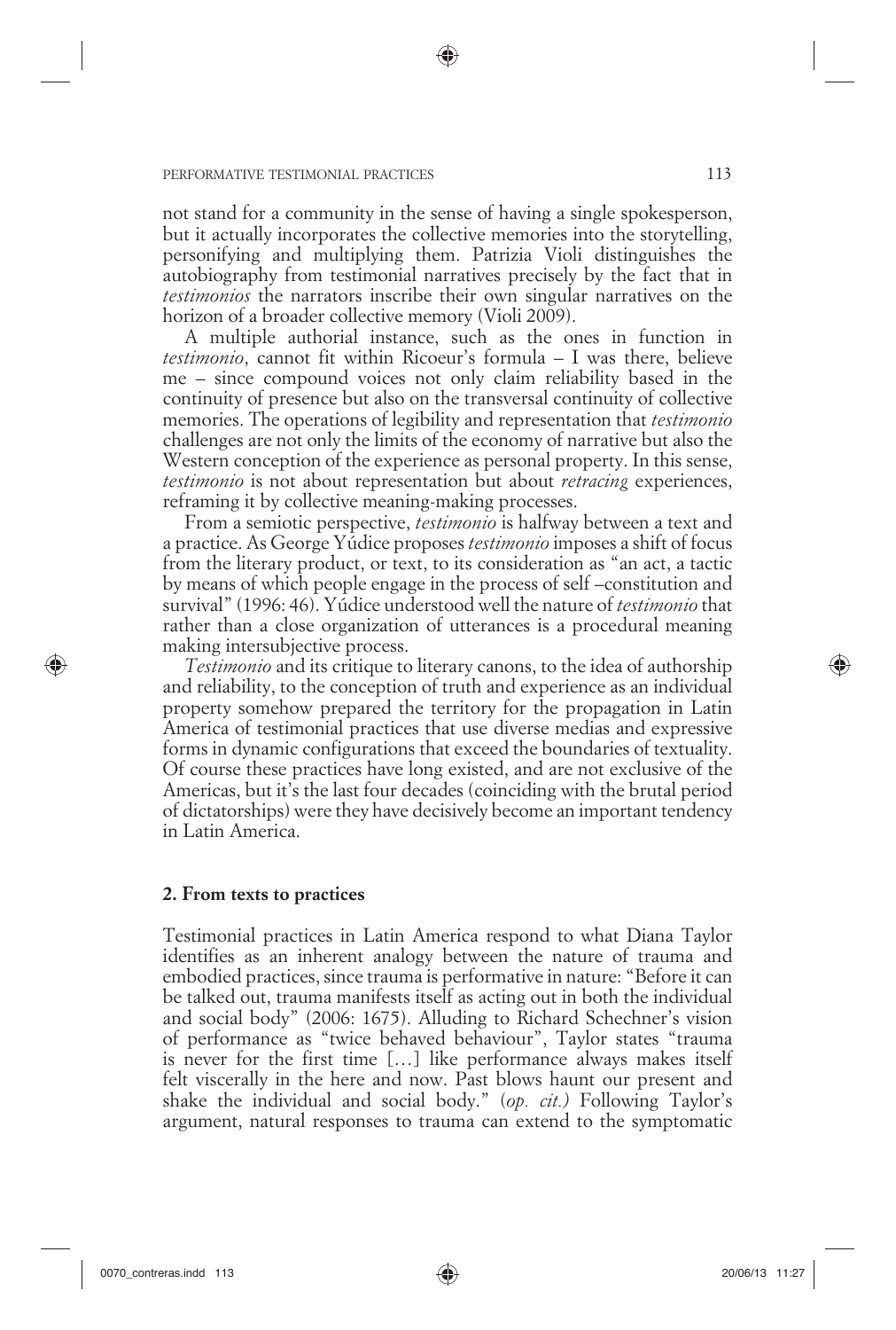'repeats' experienced on an individual basis right through to the many performances based on trauma which have taken place in a number of countries throughout Latin America over recent years. These practices respond to various types of performances from political demonstrations such as the 35 years old manifestation of Las Madres de la Plaza de Mayo in Argentina to performance art actions such the emblematic drawing of crosses in the highways by CADA in Chile, and also include conventional theatre plays as those of the Peruvian Theatre Company Yuyachkani.<sup>6</sup> As Taylor suggests "acts – from the uncontrollable acting out to the therapeutic acting through to the political acting up – signal both the symptom and the 'cure'" (2006: 1676). These practices as materially organized activities among subjects and objects in a particular space and time were the body is the nexus affront trauma in modalities that exceed the economy of textuality and discoursivization. 7

Semiotic studies have long debated on the common and differential traits of texts respect to practices, as well as on the methodological pertinence to make this distinction. The need to affront practices emerge when the semiotic processes cannot be exhaustively described within any single self-consistent discourse, when diverse materialities and expressive forms articulate with different media in heterogeneous logics forming a composite that are not congruent in scope.8

The semiotic study of practices seek to gain insight about configurations that function beyond a classical textual model, whose intelligibility work in multiple levels and does not presuppose any immanence.

 As I've suggested before (2009), practices may be defined as embodied performances of human actions that configure a local idiosyncratic articulation of different materialities and expressive regimes that

6 For an anthology of Latin American theatre and performance engaged with the representation of conflict cfr. D. Taylor & S.J. Townsend (eds) (2008).

 The interest to study practices seems to be transversal to disciplines and not exclusive to semiotic studies. Theodor Schatzki (2001) observed how the Humanities and Social Sciences had experienced a kind of "practice turn" whereby a new ontology and epistemology of the term *social*, based on the first formulations of Wittgenstein, Foucault, Bourdieu, Giddens and De Certeau was now focusing on practices considered "embodied, materially mediated arrays of human activity centrally organized around shared practical understanding" (Schatzki, 2001: 2).

<sup>8</sup> Some of the most important semiotic approaches to practice are the effort to describe the poetics of everyday life behavior, for example Juri Lotman's research about the gestures, behaviors and actions of the noble revolutionaries in XVIII Russia along with Uspenskij's study about laughter (in Sedda (ed.) 2006). Also Ronald Barthes studied different social practices that he initially called significant practices (1985) and contrasted them to the closure typical of texts. More recent the semiotics of the body, like for instance Jacques Fontanille's semiotic of the trace (2004) looks at esthetic, bodily and passional aspects of semiosis, while Herman Parret study the epiphanies of presence (2006) and sociosemiotics looks at the network of social-driven behaviors as those described by Eric Landowski in *Présences de l'autre* (1997). For a critical account on the notion of practice from a semiotic perspective and a complete bibliography cfr. my article "Il corpo del fare: verso una definizione semiotica di pratica" (2009).

⊕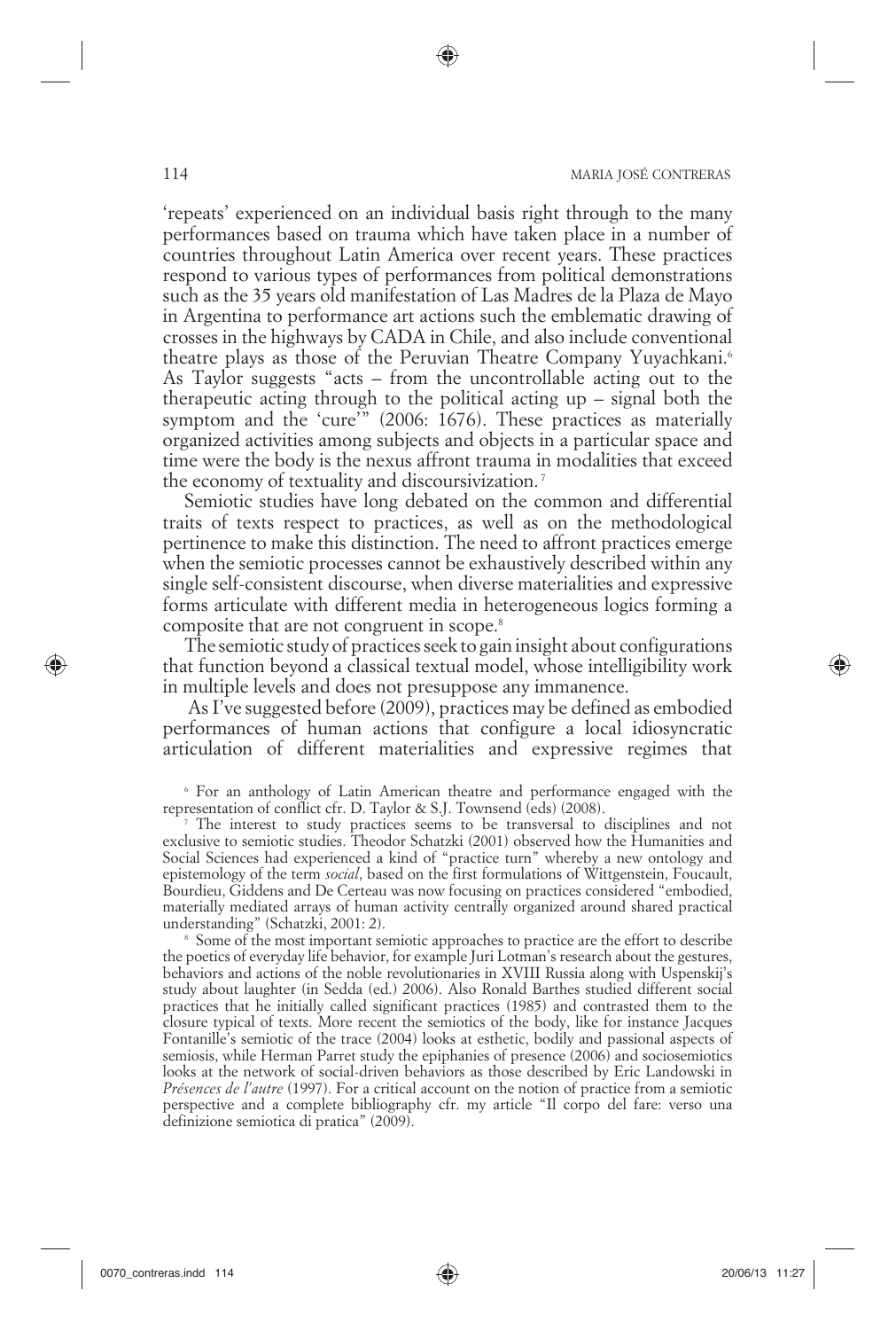acquire a procedural, dynamic and unstable sense depending on their spatiotemporal context. Semiotic practices are drifting configurations, associated to the know how of bodies and the possibility of interbodily transmission of affects, passions and practical expertise that play in the interstice between materiality and semiotic artifice. This definition has three clue characteristics. In the first place practices are *procedural configurations* that resist any stabilization in rigid expressive forms. Practices involve the action of bodies in heterogeneous signifying regimes that by *ratio difficilis* articulate expressions and contents. This means that practices do not refer to a content that precedes them but each practice itself produces a new system of content. Practices are not the expression of something but they in-shape a content in the process of becoming. Secondly, the meaning making of practices is always dependent to the context, or in other words, practices are deictic: they signify depending on the spatiotemporal coordinates of the cultural scene were they perform. Last but not least practices are performative, they configure by the action of bodies in space and time. Bodies function as semiotic devices that deflagrate enunciational levels, multiply sensorial modes and relate materiality with the viscosity of experience.

Performance studies, a field with which semiotics has scarcely confronted, thinks of practices and repertoires that highlight the potentiality of practices as memory devices. Taylor differentiates the "archive" and the "repertoire" as two ways of accessing the past, elaborating memory and generating knowledge. Archival memory refers to "documents, maps, literary texts, letters, archaeological remains, bones, videos, films, cds, and all those items supposedly resistant to change." (Taylor 2003: 19) The repertoire instead:

… enacts embodied memory: performances, gestures, orality, movement, dance, singing – in short, all those acts usually thought of as ephemeral, non-reproducible knowledge. Repertoire, etymologically "a treasury, an inventory" also allows for individual agency, referring also to "the finder, discoverer," and meaning "to find out." The repertoire requires presence: people participate in the production and reproduction of knowledge by "being there", being a part of the transmission. As opposed to the supposedly stable objects in the archive, the actions that are the repertoire do not remain the same. The repertoire both keeps and transforms choreographies of meaning. (Taylor 2003: 20)

Even if in Western society archiving has become the privileged way to store and transmit memory, considered as the only way to survive and resist time, repertoires have subsisted and constitute a fundamental mode of constructing, accessing and transmitting memories. Performance studies emphasizes that repertoire are capable of making the 'past' available as a political resource for the present, constituting an important system for generating and circulating knowledge.

Both notions of practice and repertoire share the commonality

⊕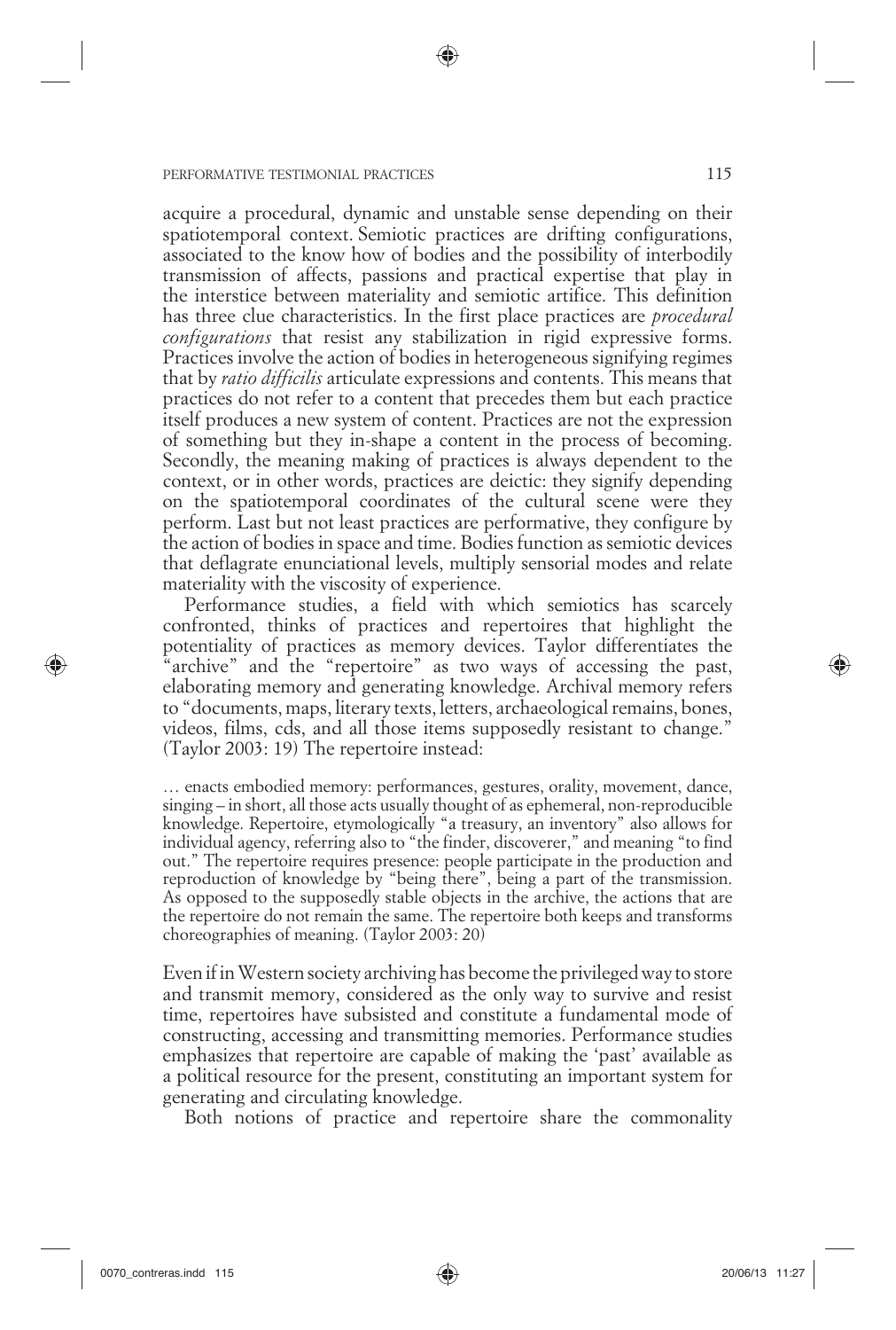of admitting to the importance and specificity of embodied culture, promoting an epistemic turn from the consideration of fixed resistant objects (texts or archives) to the interest of the agency of subjects in the construction and circulation of sense, a sense that develops in act, in form of what Francescu Sedda (2006) calls "enunci-actions".

The attention to embodied configurations directly address the relationship between materiality and significance. Semiotics considers these two dimensions as a continuum and not a binary opposition. The embodied dimensions of meaning include the roles that feelings, emotions, and sensory-perceptual elements play in meaning-making processes. Closely parented with phenomenology, semiotics of the body conceives a continuum between the materiality and signification, or in other terms between the regime of presence and that of representation. Patrizia Violi theorize the semiotic potentiality of the body:

Affect and emotion are in the body from the very beginning, in all our sensations and perceptions, which are always permeated by an affective-emotional tone. We do not only feel sensations of warmth or coldness: we feel pleasant, unpleasant, or unbearable temperature levels, and the same also holds for perception: what we see, hear, taste or smell is never 'neutral', but always endowed with some sort of emotional reaction along the pleasure-displeasure scale. Body is, in other words, never pure 'soma', but always soma animated by certain affective and emotional states, in other words: soma and psyche are always simultaneously copresent. Here we can see that it is precisely the notion of psyche that enables the overcoming of body-mind dualism, unraveling the categorical distinction between the two terms. (Violi 2008: 70-71)

In the context of traumatic experiences this means that the trace of an overwhelming event creates a difference that is already semiotic.<sup>9</sup> So the crises of representation that the classical trauma studies sustained may be understood as the impossibility to semantize or to discretize the experience, to modalize it in spatial and temporal terms. Nevertheless this does not mean that trauma precludes every possible semiotic articulation. As a matter of fact, the difficulty to semantize a traumatic experience is compensated by other more continuous ways of articulating it through the body, its performances and affects. Embodied practices such as performance allow to cope, to deal, to give meaning and to communicate traumatic experience in multisensory in-presence scenarios, by ways that are not restricted to verbal language.

### **3. Testimonial practices: the performance of memory**

Different testimonial exercises and contexts require a broader formulation

9 Again Derrida's notion of the trace resonates.

⊕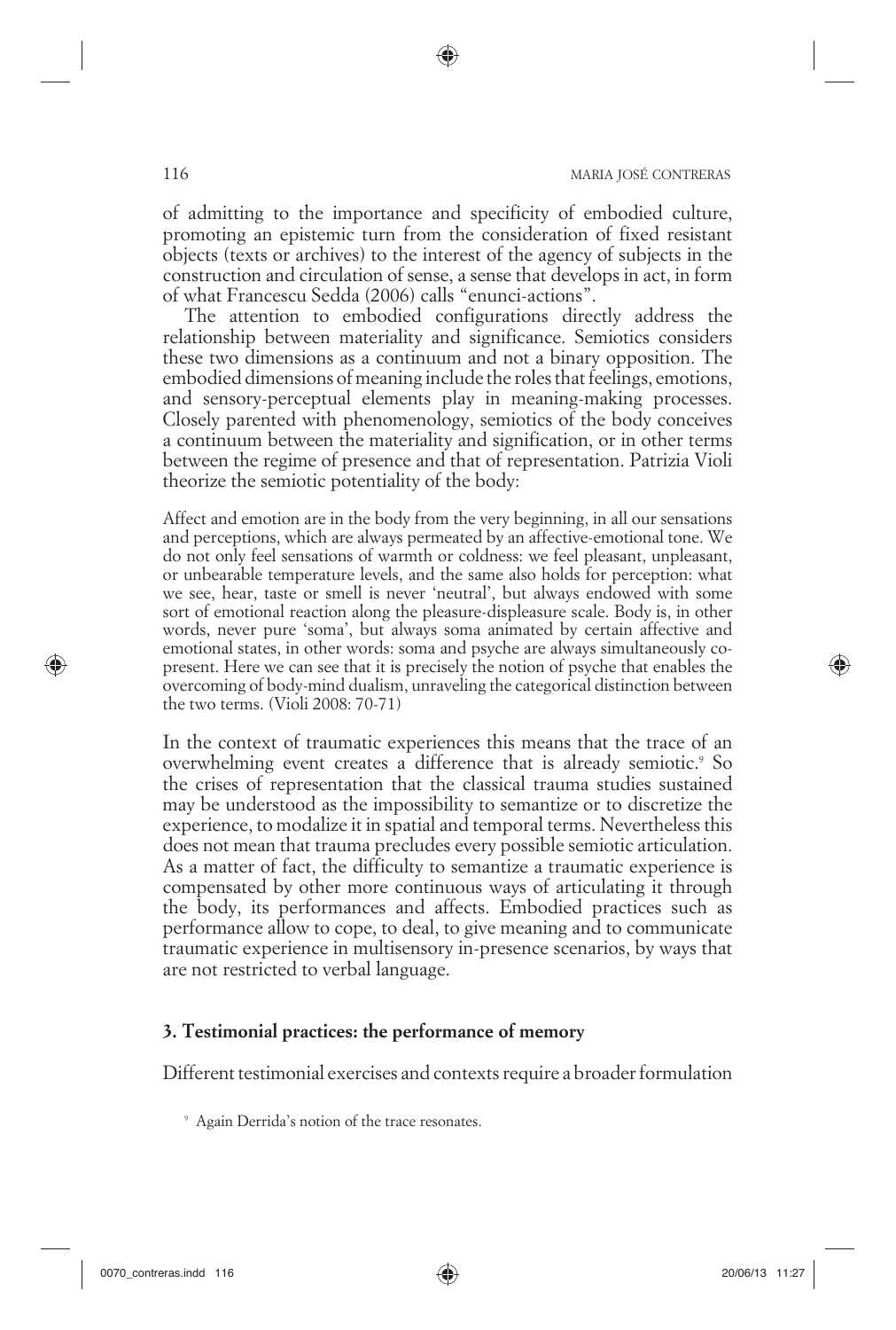of the aesthetics, mediums and politics of *testimony*. These practices have always existed, but curiously seem to propagate in this global and digital era. When can a practice be considered to be testimonial? What kind of embodied practices are testimonial? Is Spielberg's digital archive of videos a testimony? To what extent is a video uploaded to the Internet before a suicide still a testimony? Are social media, like Facebook, producing an archive of daily testimonies?

⊕

All these new ways of giving testimony require a shift of focus from the object-text to the practice of giving testimony. *Testimonial practices* are processes that occur in an intersubjective encounter, where an individual gives testimony of a personal experience. In testimonial practices Ricoeur's (2004) emblematic formula for *testimony* is: *I was there, believe me* becomes more complex because it depends not only on the assertion of continuity of the presence of the testimony giver, but also on the presence of the spectator or second degree witness (Felman 1992) that provides a further mediation to the traumatic experience: *I was there, as you are here, believe me and help me co-construct my past*. Testimonial practices are defined by their co-constructive and mediated character, which dynamically fills the gaps between individuals/issues in the pre-discursive moment of facing alterity. More than concentrating on testimony, this notion highlights *the act of giving testimony* and the whole range of embodied possibilities to enact this encounter. Testimonial practices not necessarily dispense of all verbal language (they actually almost always appear simultaneously) but they are rather articulated mainly by bodily procedural operations, putting the word and verbal dimension at the edge of a crisis, striking the hegemonic logics and rationality that prevails in the strongly archivivedriven western societies.

Through such practices others memories and experiences become shareable and fall onto the territory of "shared belongings". In this sense, *testimonial practices* allow a constant interaction between the individual and the collectiveness, the private and the public, the subjective and intersubjective, the intercorporeal and intertextual systems. In order to further explain this formulation of *testimonial practices*, I will concentrate on Chilean *teatro testimonial*, as an emblematic example of post-conflict testimonial practice.

# **4.** *Teatro testimonial* **as a trauma-driven testimonial practice**

Chilean *teatro testimonial* is a specific case of testimonial practice, which developed after the dictatorship into a strong tendency becoming a typical type of trauma-driven performance. As the name indicates, *teatro testimonial* is theatre based or inspired on testimonies that typically respond to the pragmatics and politics of Latin American *testimonio*. The corpus of testimonial plays in Chile is heterogeneous, raising many

⊕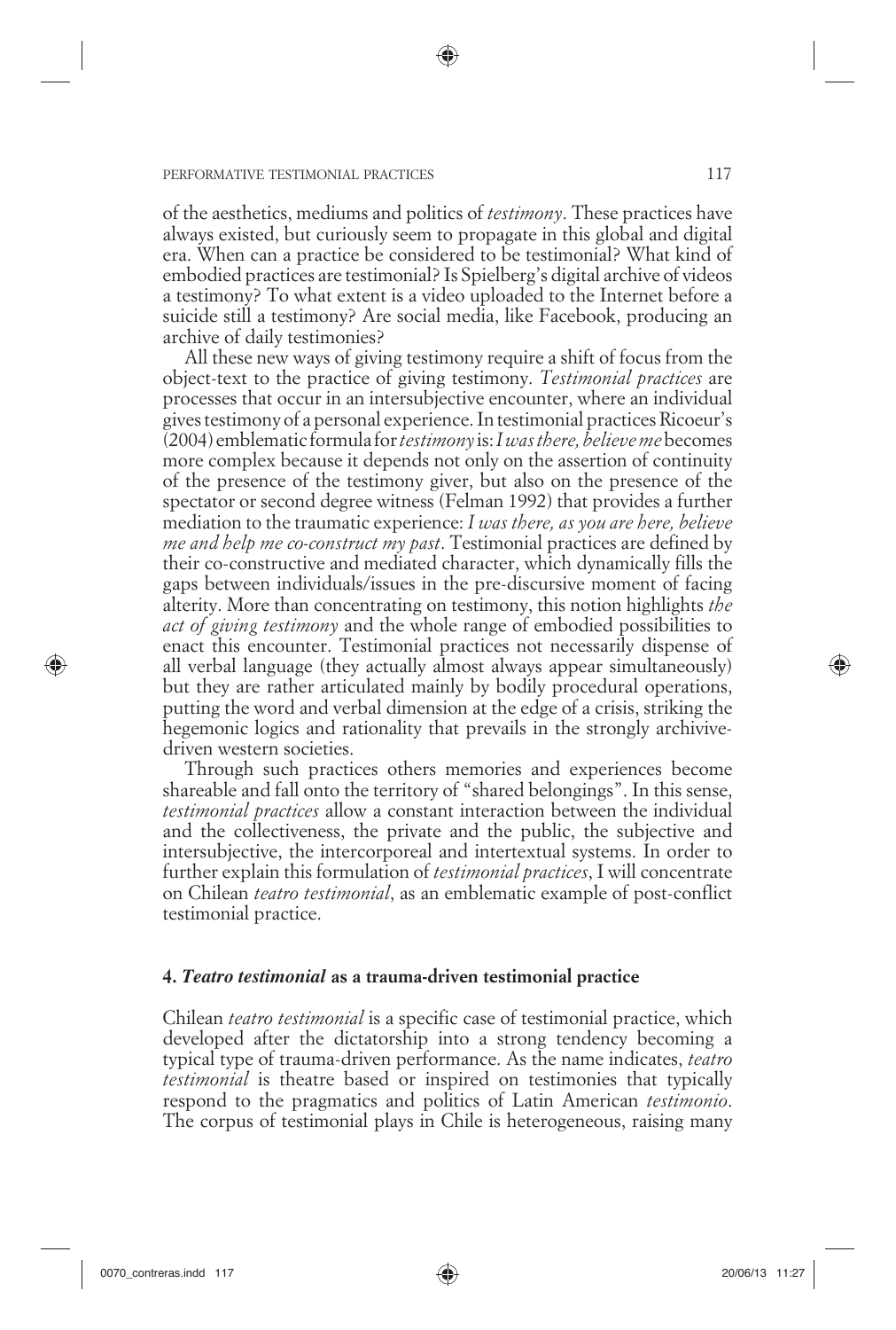different questions and issues that would be too extensive to address in detail in this article. My aim here is examine some crucial characteristics of Chilean *teatro testimonial* pieces, discussing three examples and pointing out their link to the abovementioned concept of testimonial practices. I hope to enlighten aspects of both the particular cases and the general characterization of other testimonial practices.

*Teatro testimonial* engages with the (complex) relationship between reality and fiction, by promising that the spectator will participate in a "real representation" of the stories and lives of another (usually a victim, a "voiceless individual" or a repressed community). Janelle Reinelt has referred to this promise as the promise of documentary: "Spectators come to a theatrical event believing that certain aspects of the performance are directly linked to the reality they are trying to experience or understand." (2009: 9)

Based on a broad range of written and oral testimonies, *teatro testimonial* interweaves different aspects of reality (the real testimonies, the real presence of the actors' bodies, sometimes even the real bodies of the testimony givers, the ostentation of real proofs – videos, pictures, etc.) with fiction (a mediatized space, a device performance or the dramaturgization of the testimonies). *Teatro testimonial* relates then with other "dramaturgies of the real" (Martin 2010), as documentary theatre, verbatim theatre, docudrama, reality-based theatre, theatre of fact, among others. According to Martin what these different sorts of theatre of "the real" share is that they respond to the postmodern assertion that truth is not entirely verifiable and, thus, use the stage as a communion of what is real and simulated, where fiction and reality melt together.

The numerous histories and legacies of theatre of the real in the twenty-first century share important characteristics with postmodernism including the particularization of subjectivity, the rejection of universality the acknowledgment of the contradictions of staging the real within the frame of the fictional, and a questioning relationship between facts and truth. (2010: 3)

As in theatre of "the real", *teatro testimonial* also responds to a postmodern claim and works at the crossroads between reality and fiction, reliability and verisimilitude. It does not intend to document a unique reality, but to problematize the ideology and media through which it is conveyed. *Teatro testimonial* is, however, a very specific and local manifestation that does not coincide in every aspect with Martin's description. First of all, even considering the heterogeneity of materials and media that *teatro testimonial* uses, we may say that its original source is basically written or oral *testimonios* that are in the first person and based on life experiences that refer to postconflict situations. The testimonial source is usually complemented by other documents and media such as videos, pictures, or secondary historical sources, but the key arbiter of truth continues

⊕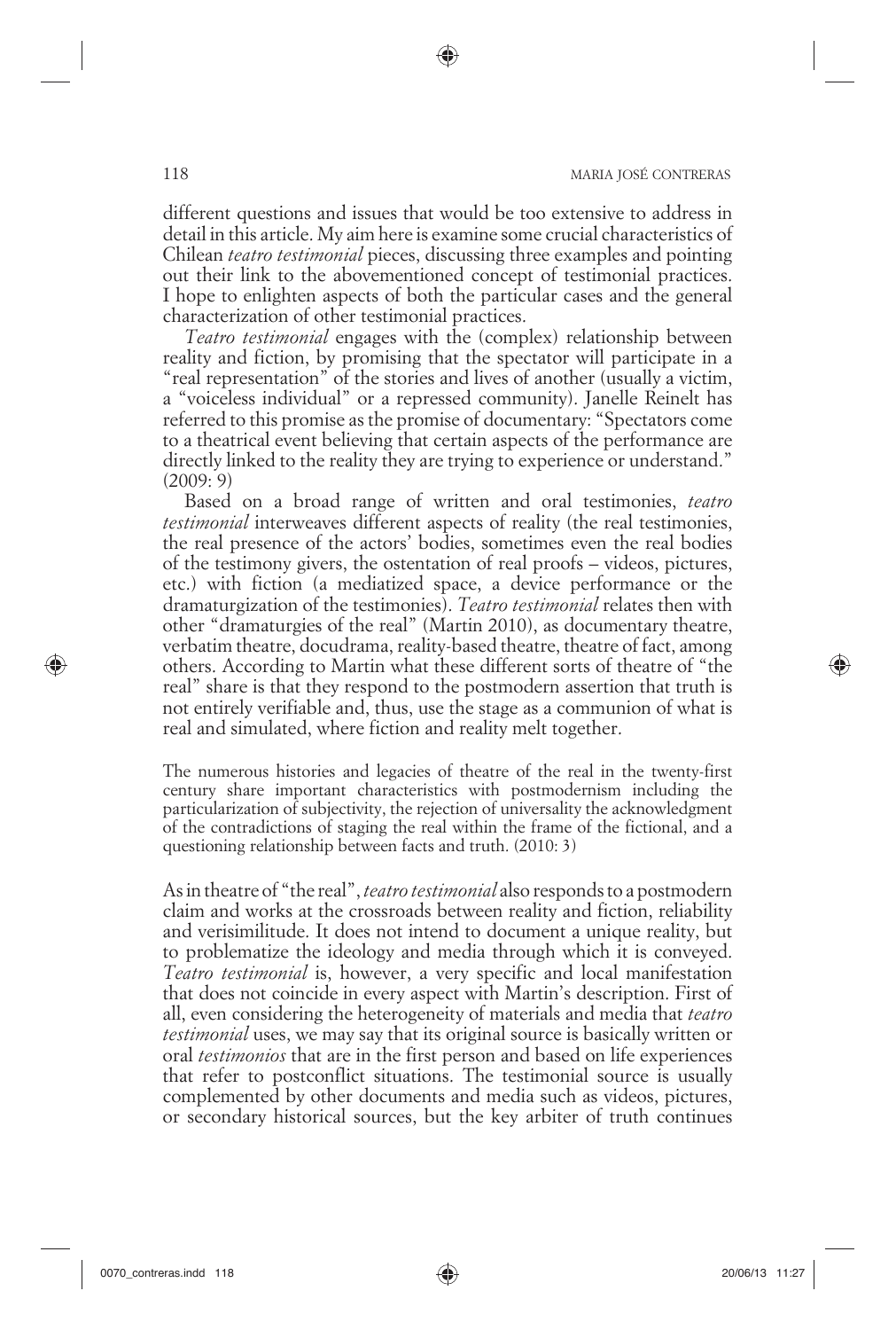to be constituted by the *testimonios* themselves. As a semiotic practice, *teatro testimonial* anchors in the presence of the body that may function both as the proof of presence or as a second degree witness that mediates the original *testimonio* with the spectators. So even if I agree with Martin in the necessity to "abandon the notion that documentary proceeds only from the material documents and that it can be universally defined" (2009: 89), in the case of *teatro testimonial*, *testimonios* broadly defined still remain as the privileged source.

Another key aspect is that although the political endeavors that *teatro testimonial* has embraced throughout the years have changed along with shifts in the political landscape, its original relationship to conflict and trauma still remains vibrant, making it heavily implicated with ethical and political concerns. Consequently, *teatro testimonial* was strongly developed in the scenario of a postconflict culture. The approach to the traumatic past of *teatro testimonial* does not respond to the pretension of accessing a unique version of the past, but rather to engage with how we reconstruct it from the present. In this sense *teatro testimonial* has acknowledged what Alison Forsyth calls the dislocating unpredictability of traumatic memory

testimony relating to traumatic events can transform over the years, as mnemonic perspective is altered by, for example, nostalgia, regret and grief which may supersede earlier sensations of shock, anger, indignation or fear. In this respect, it is well to be cognizant of the fluidity and instability of trauma testimony, whilst still respecting its sincerity, credibility and validity. (2009: 149)

This is the reason why to my mind, rather than referring to "the real", *teatro testimonial* refers to memory, both in its individual and collective forms. In fact, *teatro testimonial* has no general pretension of reflecting or representing reality or whatever this may be, but rather engages with the political need of interpreting reality to resist and re-invent what the amnesiac hegemonic Chilean culture considers to be the present and the past.

# **5. The intersubjective re-tracing of trauma**

*Teatro testimonial* is a co-constructed fluid and procedural attempt to cope with trauma, where mediation is crucial and occurs at different levels, generating a multilayered expressive device supported by collective work. To some extent, mediation is always important for any kind of testimony, but what is different in *teatro testimonial* is that it is essentially dialogic and mediated it exceeds the typical dyadic configuration of the oral testimony to include multiple voices and bodies, thus being truly polyphonic, multi-bodied and multimaterial.

⊕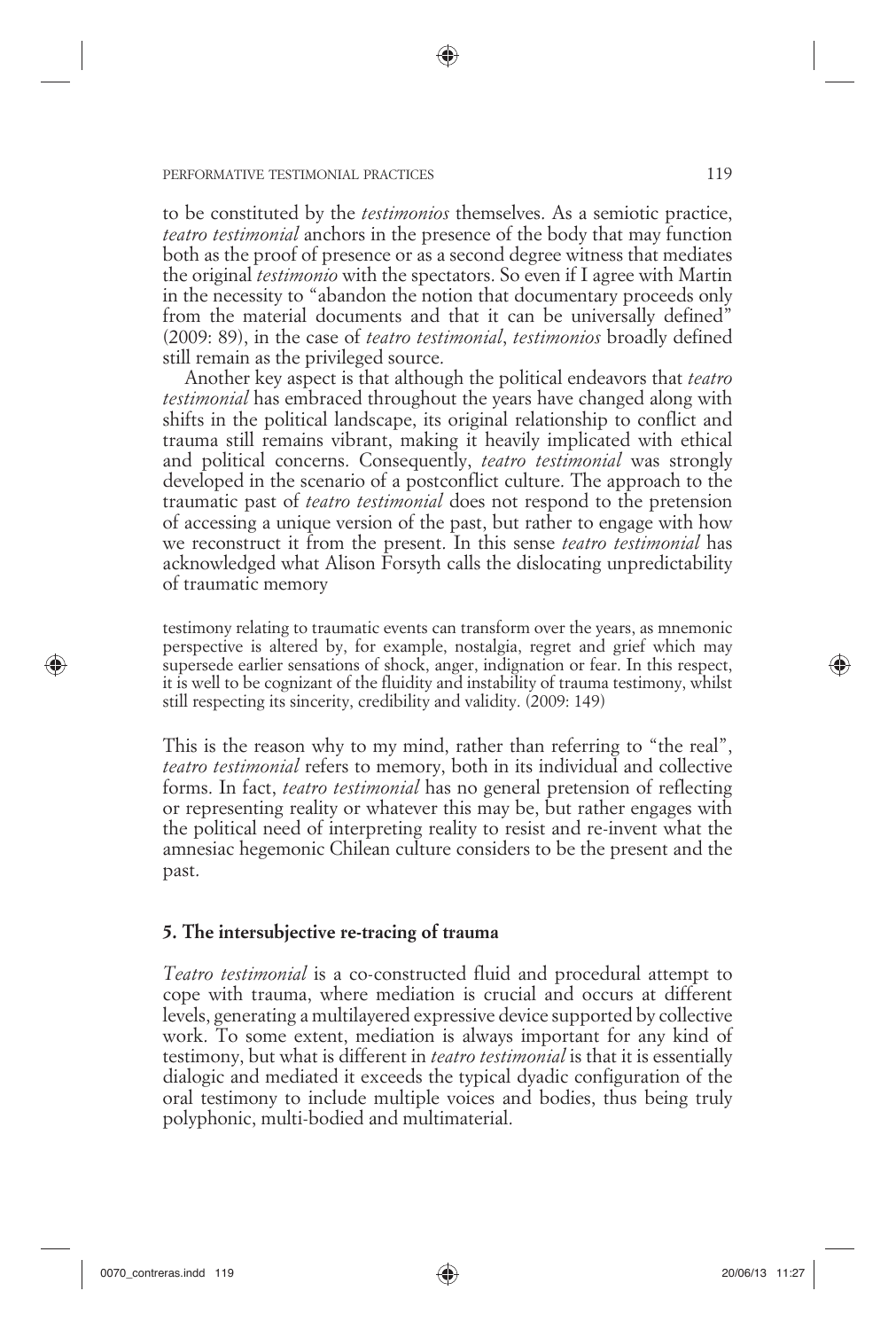In 1989, after 17 years of dictatorship, Chile effortfully transitioned into democracy. In the same year, the Teatro la Memoria theater group, directed by Alfredo Castro, presented the first play of *La Trilogia Testimonial* called *La manzana de Adán* (*Adam's Apple*, 1989-90) based on testimonies of socially vulnerable and marginal drag artists living under dictatorship. Like many other testimonial pieces in Chile during the first years after the dictatorship, this piece did not directly address the dictatorship or the violence of the State, even though it was about the dictatorship, as the director explains, since it posed a profound political critique about how the dictatorship repressed every kind of difference. *La Manzana de Adán* is about "the segregations of segregations" (personal communication of the Director) which is an experience that echoes in the life and memory of many Chileans. As Castro points out, "We didn't consider these *testimonios* to be other people's texts, but as we were able to embody them, we began to recognize ourselves in them, that is, they also belonged to us. Their testimony was ours" (personal communication)

(●

The original material consisted of interviews by the journalist Claudia Donoso and photos by the artist Paz Errazúriz, which were collected with the purpose of presenting a photograph exhibition including fragments of the interviews. The collective authorship and multi-layered mediation here is very interesting, since the *testimonios* traveled nomadically until they were finally performed on stage. This journey included different successive testimonial practices: the first encounter of the journalist and the testimony givers, the journalist meeting with the director, the director selecting and giving the material to the actors, the actors performing the *testimonios*, and finally, the arrival of spectators. After all of these handovers, who is the author of *La Manzana de Adán*? Even if the actors spoke the words of the original *testimonios* on stage in a verbatim mode, that is exactly as they written, they couldn't actually know how these words were initially said, since they only accessed the transcriptions. Who is actually speaking in *La Manzana de Adán*?

One of the distinctive characteristics of *teatro testimonial* is the chain of enunciative games that amalgamate voices and bodies in different camps of presence to an extent that it is hard to distinguish the authorial instance*.* The authorial instance is not only a textual simulacrum but responds to an embodied enunciation that departs from the body that perceives (the non-subject actant in terms of Coquet, 1997) and constructs concentric camps of presence that function as interweaving enunciative levels. It that occurs in *teatro testimonial* is then a transitional ambit between reality and the formalism. It develops in successive camps of presence: from the figurative memory of the me-flesh that contains the traces of the traumatic experience, to the interactions with other bodies as the one of the mediator or second degree testimony to finally constructing bodies that function as figures of the performative discourse.

⊕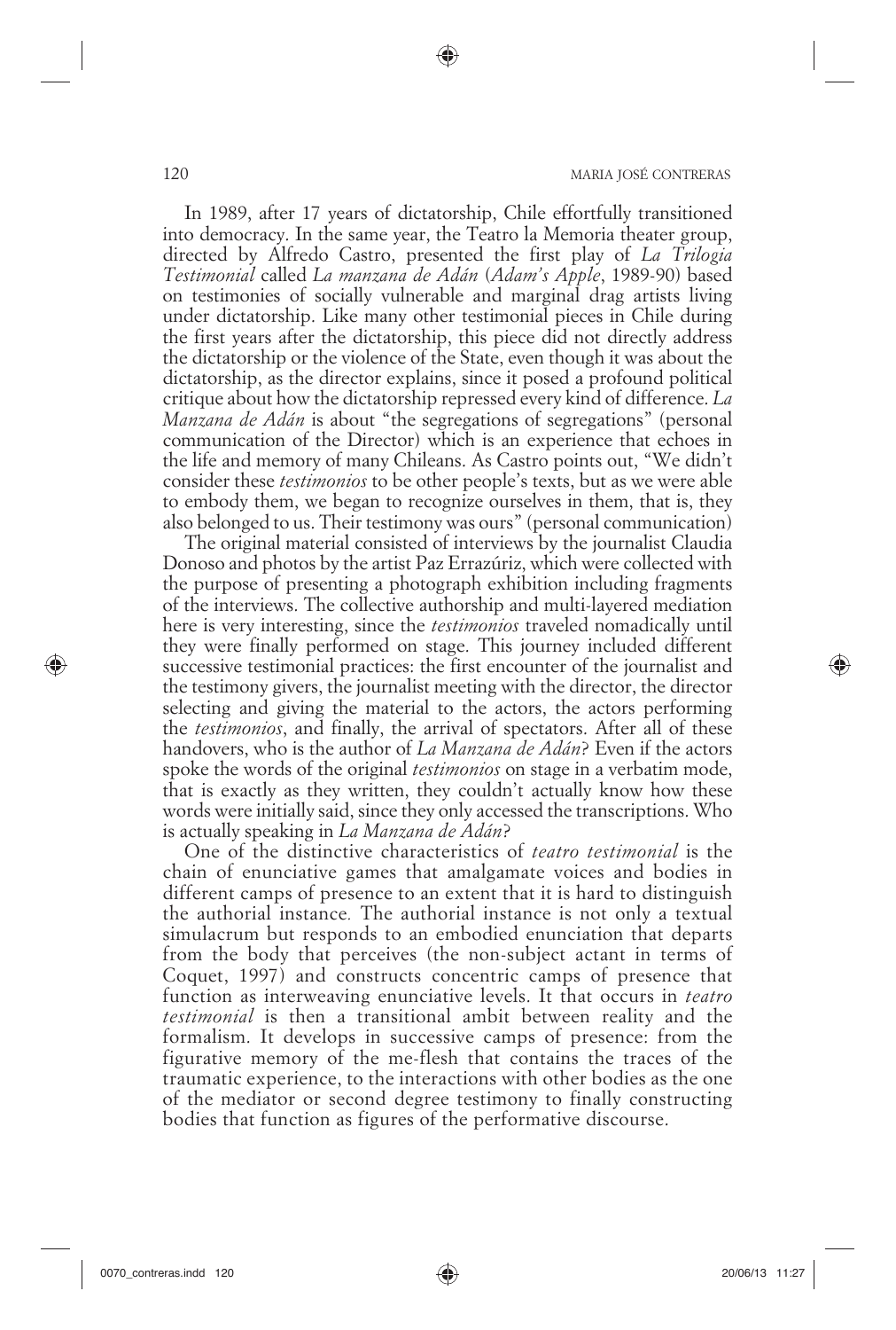In a traumatized culture used to defend itself from State violence by silencing opinions and criticisms, *La manzana de Adán* served to expand the capacity of witnessing during the early transitional years. Freddie Rokem describes the actor that performs history as hyper-historian: "The way in which the witness appears on the stage and communicates with the spectators – the aesthetic dimension of his or her appearance – is also of central importance for the creation of a theatrical discourse performing history." (2000: 202). Something analogous happens in the dimension of testimony: actors become witnesses on stage and the way they appear signs a particular ethics and politics of remembrance.

(●

But the expansion of the presence of the witnesses does not end in the actors; it also impinges upon the spectators. In *La Manzana de Adán* the artists (director and actors) not only function as second degree witnesses but also as active testimony givers that co-construct a shared multilayered memory. The authorial instance in this piece re-invented the past by performing the other's narrative. As a practice, the creation process implied the acknowledgment of a double "other": the testimony giver and the spectator. The final performance is created in a collaborative handling of memories: the original testimony giver tells a story shaped by his/her consciousness of the listener, and the actors also transform the other's discourse in an embodied practice that somehow prepares for the future presence of the spectators.

This is a general characteristic of *teatro testimonial*: the expansion of the witnessing position is multiple and powerful since it involves not only the cognitive capacity to see and know something new but also the embodied capacity to engage with passional dimension. So testimonial theatre not only "informs" but it also provides a space and time to share in co-presence the patemic valorization of testimony givers and second degree witnesses, thereby providing a possibility to deal with trauma collaboratively by re-tracing the original trauma. The presence in *teatro testimonial* becomes an agent for political effectiveness: the spectator of *La Manzana de Adán* could continue to deny the existence of *detenidos desaparecidos* (as a portion of Chilean population did at that time), but could not deny the presence of the actors that both metonymically and metaphorically represented the presence of this segregated and repressed population. The bodies of the actors unite the aesthetics of the play with the political reaction it intends to elicit from the spectators. The physical presence of the actors may create a heightened sense of responsibility, as witnesses spectators engage to respond to what they acknowledge.

Collaborative co-creation and local meaning-making that result in a retracing of trauma is a general characteristic of testimonial practices; as embodied sequences of actions performed simultaneously by multiple bodies, testimonial practices are collective "occurrences" that develop in a particular intersubjective "here and now".

⊕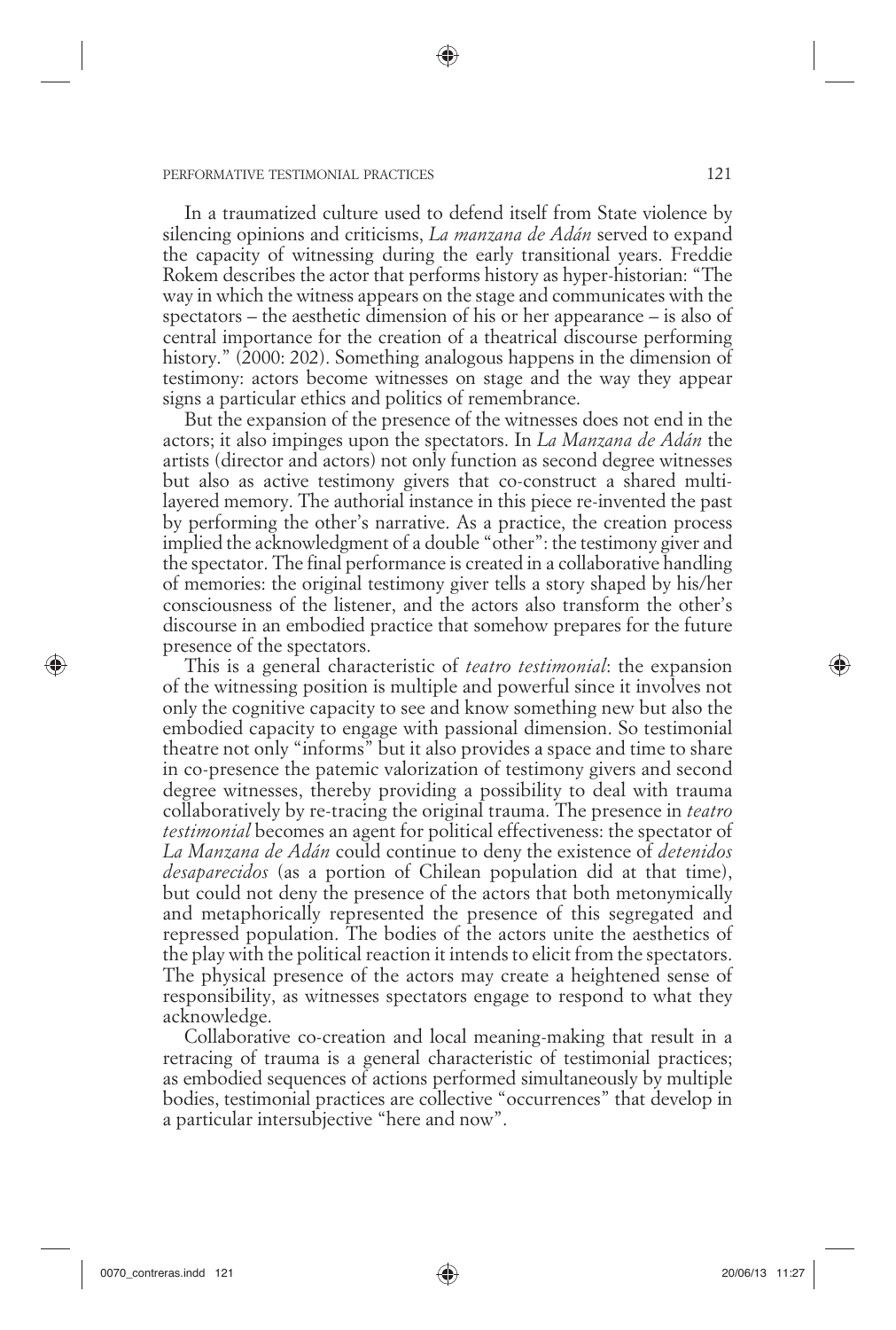#### **6. Resisting the archive**

Artistic work with post-conflict memories opens two important issues related to the problem of the archive: the first refers to the appropriation of others' memories by artists and their "use" in artistic contexts. From an ethical and political perspective, the artistic "appropriation" of others' traumatic memories is very problematic. Is it legitimate for a theater company to collect testimonies of victims and then frame them in an artistic project? Is it different when the same testimony givers perform their own memories than when they are performed by actors who actually earn something (money, status, recognition) by doing so? If the testimony givers perform themselves, are they exploiting their own memories and pain?

◈

The second issue related to the problem of archive refers to the cannibalism of political and dominant institutions to patrimonialize and historicize these memories. As Forsyth alerts: "Another aspect of oral testimony, particularly testimony related to the memory of traumatic events, is its potential to fall victim to ideologically driven sequestration and distortion." (2009: 149) *Teatro testimonial* is somehow aware of this risk and resists archivalization, its ephemeral nature eludes the patrimonialization of such traumatic memory. This may also apply to any case of theatre or embodied practice, but it acquires more value and relevance in testimonial practices. Archiving depends on the ideology of curators, institutions and politics, while *teatro testimonial* can only aspire to survive as a future (bodily) memory for the actors and audiences. When the traumatic *testimonio* is performed in the theatre, they may circulate and access other bodies (actors and spectators) that can actually signify them.

*Pajarito Nuevo la Lleva* (2008) (*The sounds of the coup*) is a performance that I directed and that confronted these particular issues. The piece is based on testimonies of people who were 5 to 10 years old during the 1973 State coup in Chile, or during the resistance protests in the 80's. The performance addresses the difficult position that children experienced during the dictatorship; children usually wouldn't receive any explanation from adults concerning the horrors they witnessed, they were compelled to suffer the effects of the State's violence without any possible organization of this in a meaningful frame. The *mise-en-scene* of these *testimonios* intended to express the struggle of children who lacked a language to interpret and speak of their own version of trauma. This is why we thought of the following particular format: spectators attend the performance with an individual audio device and earphones, so while they watch the actors' actions they can hear an edited soundtrack with fragments of the original voices of the testimony givers. Through this format, we intended to reproduce the fracture existing between the adults' words (in the performance embodied in the adult testimony givers' voices reproduced in the audio devices) and the children's isolated perspective (in the performance represented by the sensory position of the actors who

⊕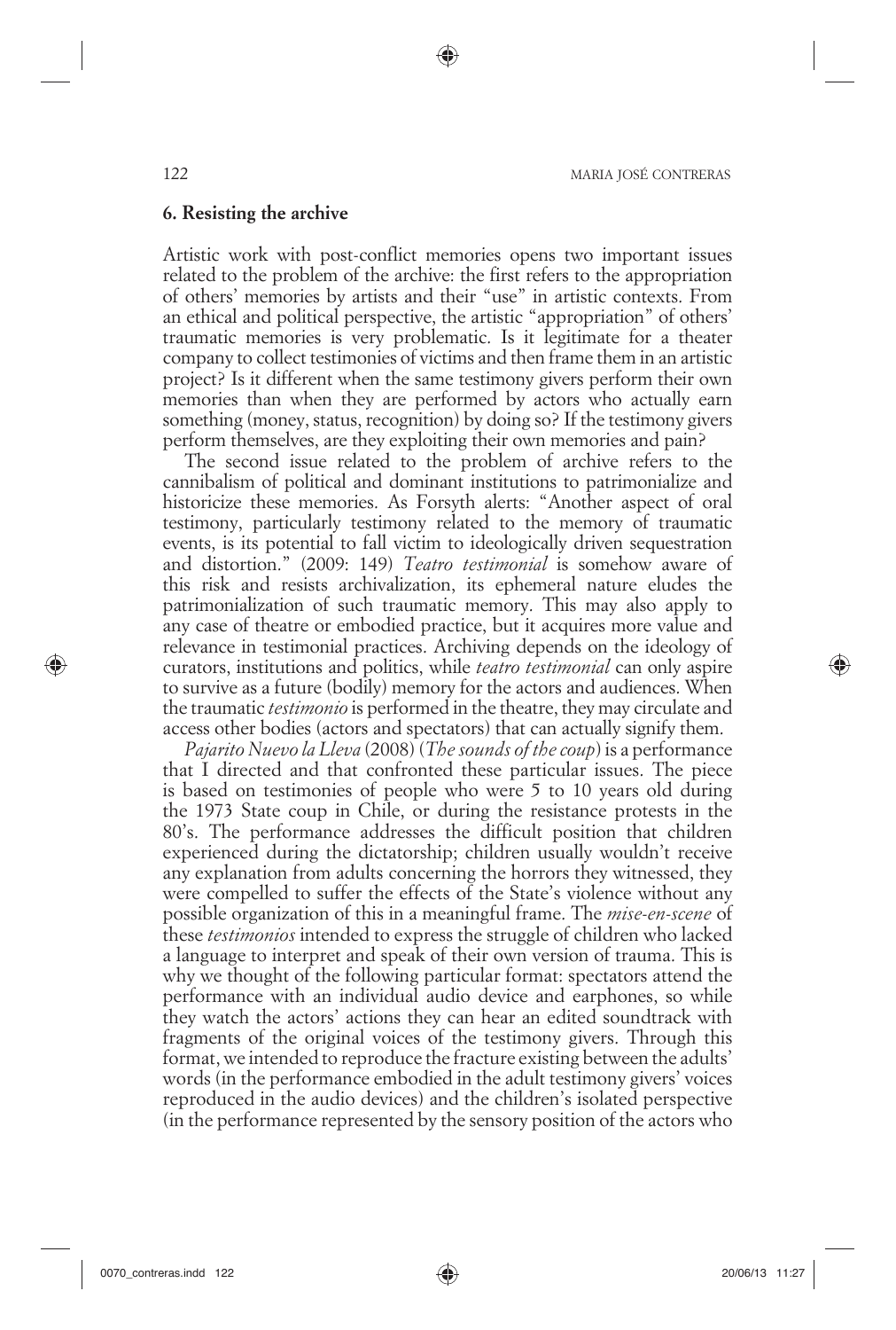couldn't hear the soundtracks that the spectators were listening to). On stage, actors perform physical scores that allude to and non-mimetically relate to testimonies. We use different soundtracks that include fragments of different testimonies, so that the spectators experience and interpret the performance as it develops according to the soundtrack they randomly receive. What you hear influences what you interpret, just as the case of the children who lived under the dictatorship.

◈

*Pajarito Nuevo la Lleva* is based on the gap between the testimonial word and the actors' bodies, in a way that envisions the mediation-artisticmultiple-authorial-instance, and also resists its archivization. The resistance to archivization become evident when we had to transcribe the piece. This process was significantly difficult since it required a different format script, unlike a conventional theatre play. The movement and the text run in independent parallel trails, but at the same time they simultaneously influence the spectators, experience. The piece ephemerally interwove the words of the testimony givers and the actions of the actors and at the same time multiplied the experience of the spectators. In order to write the script we finally decided to use three columns: the first contained the action script and the other two exposed different versions of the soundtrack. To fix and fit the piece in a written text, the format of the script had to be adapted to show what seemed to be the definite noninscribable nature of *Pajarito*. The difficulty in transcribing the piece, which, in this case, was radical, indicates a general way of organizing *teatro testimonial* that emphasizes the ephemeral, co-presence dimension over the textual one. Even if *teatro testimonial* is based on a discourse (oral or written), its performance forcedly implies other senses and meanings that exceed the verbal: the word remains orphan if not contextualized in a scenic embodied frame.

Every testimonial practice responds, as I mentioned before when reviewing Taylor's notion of repertoire, to a resistance vocation: a resistance toward the archive, the archival obsession and the hegemony of written language. From this point of view testimonial practices are essentially political, no matter to what politics it refers to and they always oppose to the power struggle of the fixation of memories.

# **7. The desire for indexicality**

Another crucial aspect of *teatro testimonial* as testimonial practice is the role and status of the body. Even if all theatrical representations are supported by the co-presence of actors and spectators, in Chilean *teatro testimonial* the body assumes a foundational role by accomplishing a double function that is engaged in a synergic system.

The first function of the body on stage is to serve as an index of the presence. The body installs a testimonial indexicality by pointing the

⊕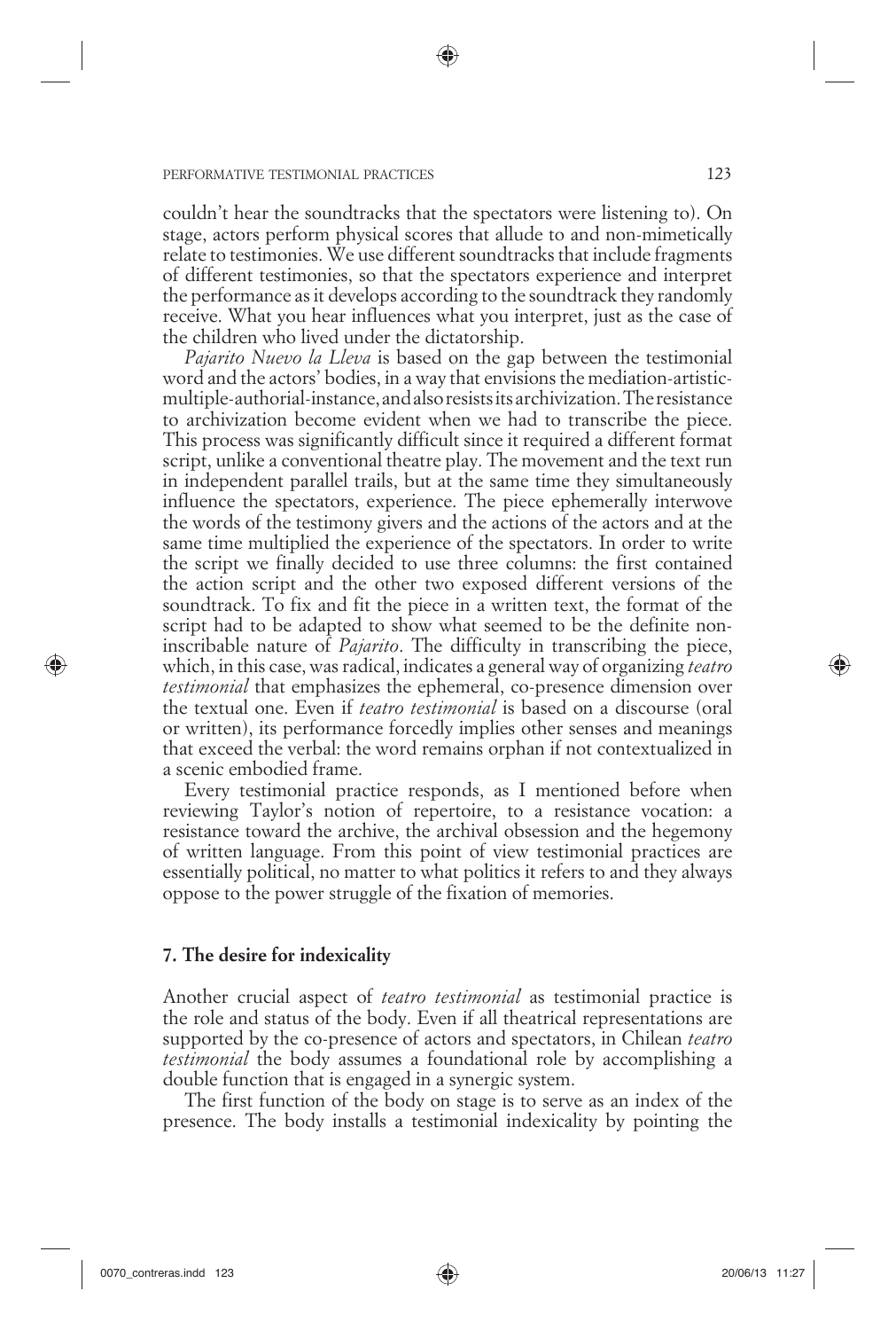continuity of presence with the original victims in an immediate level (when the victims are the ones performing their own testimonies) or a mediated level (when the performers have personally met the victims). This continuum distinguishes different ways to perform *testimonio* but what is common to all of these modes is the desire for indexicality capable of recapturing the traumatic original experience. *Teatro testimonial* produces a sense effect of immediacy, a promise that the spectator is seeing a body in action that simply "is" what it presents covering up all the other semiotic operations that influence the spectator's experience of the performance. What results of this enunciative game of indexical embodiment is autoreferrentialization that conjoins materiality and significance.

The second function of the body is that of being a deictic point of reference. While signs stand in place of something else, the body is unavoidably in the place of itself, even when fictionalized in a theatrical personage. Therefore, from this particular position and temporality, the body functions as a deictic point of reference that gives meaning to its context. The body-in-presence functions as the temporal and spatial anchor to the situation and context where it is produced and from which it produces.

The role of the body is crucial to re-invent a temporality allowing trauma to become a past memory. The ever- returning temporality of trauma is irrupted by a body (be it the body of the original witness or the body of an actor as a second degree witness) that is "now and here" and that symbolically raises a "then and there". The liminal status of a body in scene interpellates the status of the body of trauma and, by doing so, offers a way to re-invent and historicize it.

*Ñi pu tremens*, *mis antepasados* (2008) (*My ancestors*) created and directed by Paula González is a piece performed by five Mapuche elderly women and five young Mapuche girls. González worked for four months collecting testimonies and then created the piece that tells the stories of women that had moved from the countryside to the city and now live in the margins of society because of their gender and ethnic origins, and who. During the first three minutes of the performance, a woman speaks in Mapudungún, which is the native language of the Mapuche people that is not spoken or understood by most of the Chilean spectators. This initial provocation strips the audience of any instrument to understand the other's world. The piece starts by declaring the impossibility to speak, to represent and to communicate. Thus, Spivack's thesis of the subaltern is reversed: the hegemonic is banded of the language of the Other, which in the performance acquires the right to speak in his or her own language.

From the spectator's point of view there is a powerful reality effect that binds the reality of life with the reality of the stage. The possible world is not elsewhere, but is created in the "here and now" of the evanescent event. As Ana Elena Puga comments:

⊕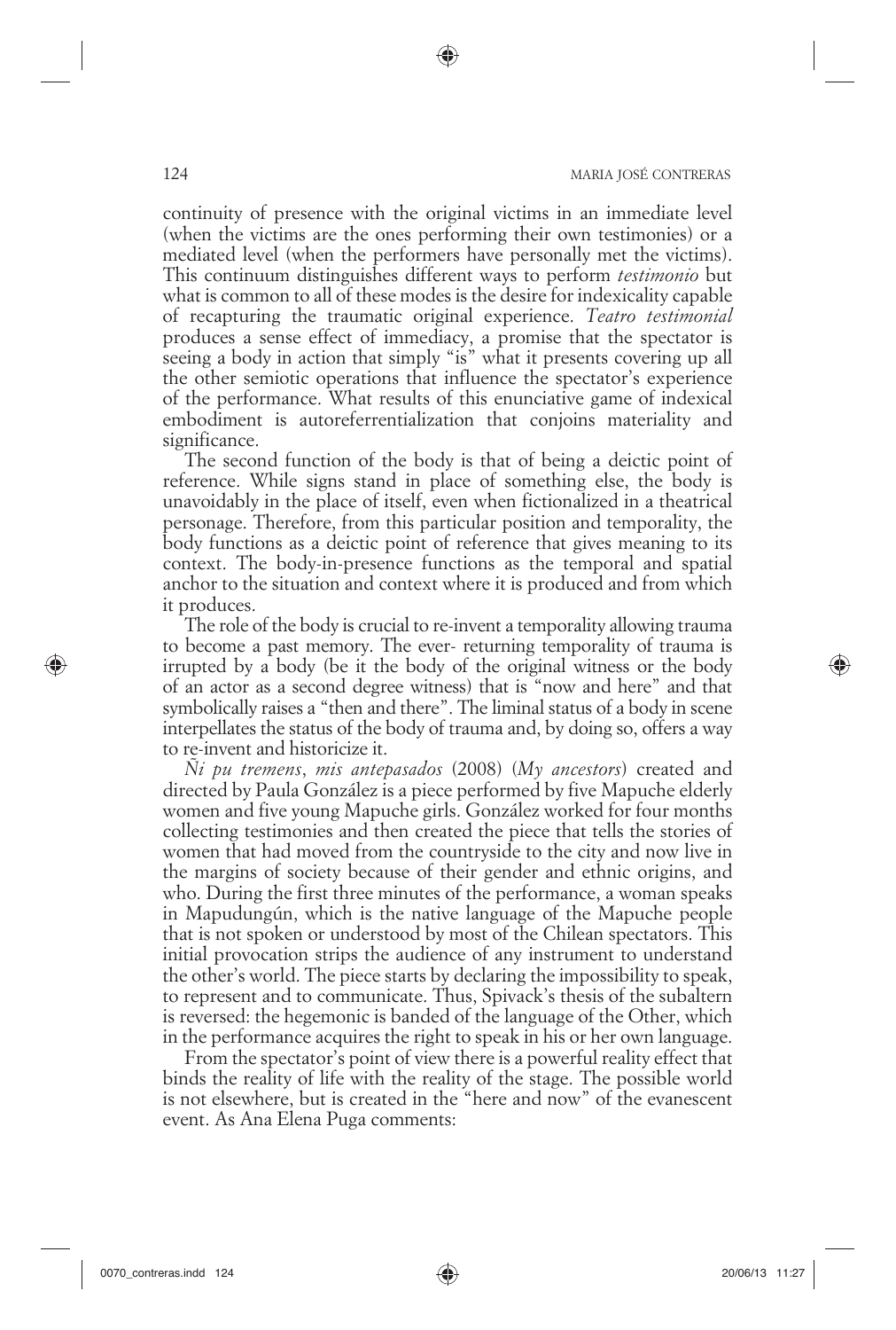When *testimonio* is performed, rather than presented through a text, the sense of the Real is heightened. If textual *testimonio* derives some of its resistant potential from its strong link to oral tradition, then the performative *testimonio* has even more resistant potential. The oral, and ephemeral nature of performance creates the illusion that one is actually face to face with a previously voiceless voice, unedited and unencumbered by anthropologists or novelists or other intellectual helpers. (Puga 2008: 197-198)

⊕

However, even if the spectator sees real bodies on stage, there is a mediation and "theatricalization" that actually allows the emergence of a fictional temporality. The way the performance is constructed, from its technical devices to what was selected to be shown, determines a semiotic construction that is not neutral and that aims to produce this "other time" and "other space" effect. The bodies that appear in *Ñi pu tremen* are bodies that retain the right to speak and show their own reality by functioning as a link with a traumatic past and at the same time the high continuity of presence allows us to access another time and another space: that of a traumatic past.

The exacerbation of the liminal status of the body in *teatro testimonial* facilitates interweaving different incommensurable dimensions, endorsing interbody communication that functions independently from the word, which results in a visceral and compelling spectatorship. *Ñi pu Tremen*  requires a bodily spectator willing to activate his/her senses and, above all, his/her own corporal memory, which through hypoiconic movement can interpret and make sense of the "other body".

### **8. Afterthoughts**

⊕

The aesthetics, ethics and politics of *teatro testimonial* in Chile have varied throughout the years. Immediately after the end to Pinochet's regime, *teatro testimonial* avoided a direct approach to the dictatorship and preferred an allusive and metaphorical approach. Unlike other Latin American cases, such as Argentina, few exceptions in theatre dared to work with direct victims of the dictatorship. In the past two decades though, *teatro testimonial* has diversified its themes and tropes, not only to directly address the dictatorship but also to include other kinds of issues, such as the segregation of the Mapuche people from the hegemonic system. The common factor is that such theatrical pieces continue to take account of a cultural trauma that comes from the dictatorship but now absorbs other issues such as national identity, gender and ethnic discrimination. The strength of national trauma in Chile has been such that every later conflict, despite its nature, is retrieved back to the wounds of the dictatorship, the dictatorship has become a foundational trauma. This may be why *teatro testimonial*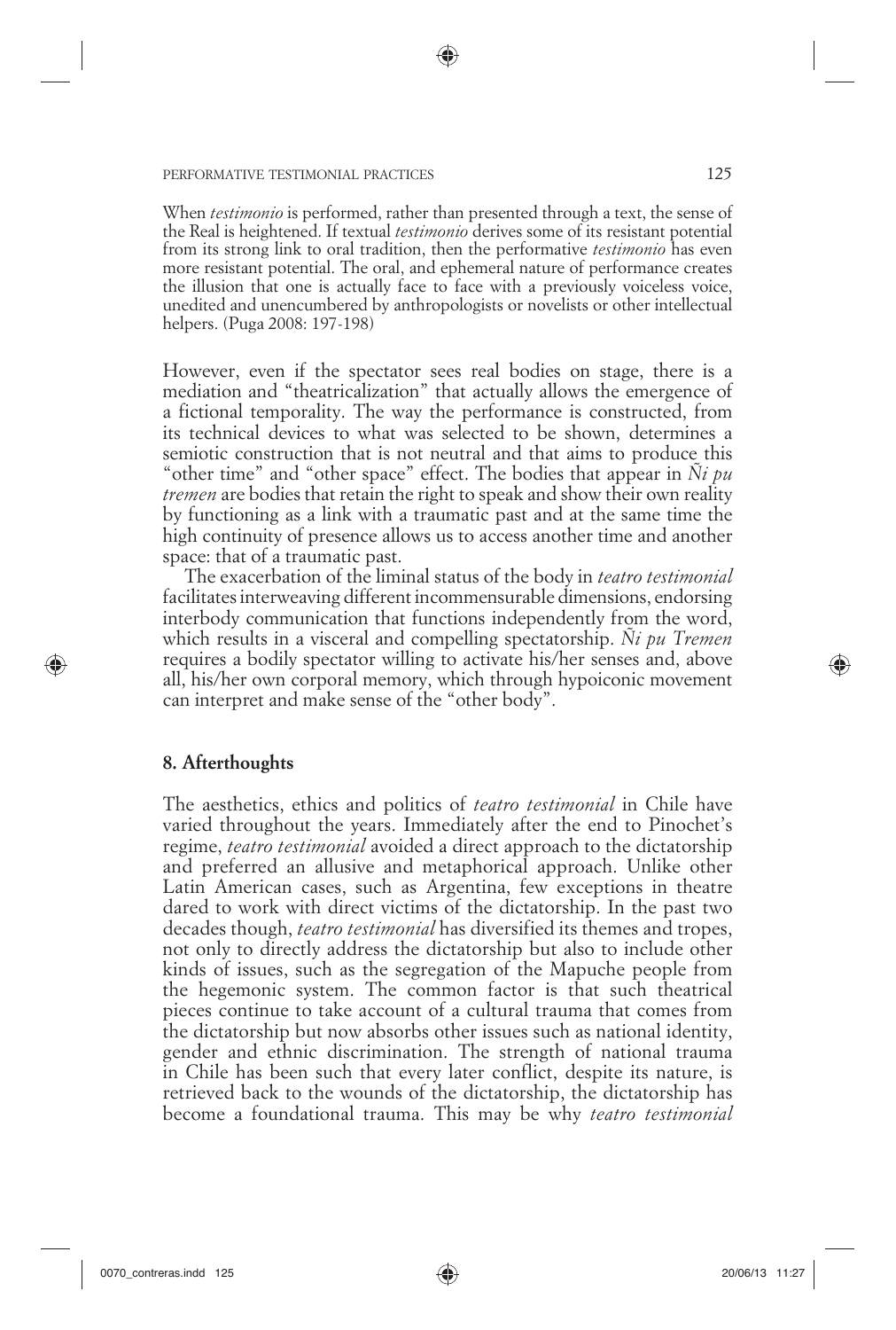survives the artistic trends and remain as a difficult, but necessary, theatre endeavour.

Most of *teatro testimonial* problematizes the role of the witness, the mediation process and the dichotomy between reality and fiction on stage, by avoiding the use of conventional dramaturgical structures and preferring multiple temporalities rather than a unique and discrete time lapse. This may constitute a clear post-resistance to the dictatorship, where censorship only allowed theater companies to perform politically "neutral" classics that respected every single theatrical convention. But at the same time it reflects how post-dictatorship *teatro testimonial* engaged in more complex self-reflexive "meta" operations that could put what was intended as theatre on the verge of a crisis. T*eatro testimonial* works in the boundaries and crossroads of the canon of both testimony and theatre.

The creative processes that characterize *teatro testimonial* are full of translations and mediations that multiply the perspectives that finally affect how the spectator approaches the piece. Usually they offer alternative "paths of interpretation" without providing a concrete particular message. A multiple authorship also results in a multiple spectatorship, hence producing an encounter that is outsourced by a collaborative meaning-making process. This is from my point of view, the political effectiveness of *teatro testimonial* that by multiplying the witnesses expands the potential for political responsibility.

#### **References**

⊕

BERTRAND, D.

2007 "La scrittura dell'esperienza estrema", in G. Marrone, N. Dusi, G. Lo Feudo (Eds.) *Narrazioni ed esperienza, Intorno a una semiotica della vita quotidiana*. Roma, Meltemi: 103-113.

BEVERLEY, J. AND ZIMMERMAN, M.

1990 *Literature and politics in the Central American Revolutions*. Austin, University of Texas Press.

CARUTH, C.

1995 *The Unclaimed Experience. Trauma, narrative and culture*, Baltimore, John Hopkins University Press.

COQUET, J.C.

1997 *La qu*ê*te du sens. La langage en question*. Paris, PUF.

CONTRERAS, M.J.

2009 "Il corpo del fare: verso una definizione semiotica di pratica", in *Rivista Studi Culturali*. Year VI, N. 3. Bologna, Il Mulino.

DEMARIA<sub>C</sub>.

2012 *Il trauma, l'archivio e il testimone. La semiotica, il documentario e la rappresentazione del 'reale'*. Bologna, Bononia University Press.

DEMARIA, C. AND DALY, M.

2009 "Introduction", in *The Genres of Postconflict Testimonies*. Ed. Demaria, Cristina and Daly Mcdonald. Nottingham, Critical Culture and Communication Press: 7-23. DERRIDA, J.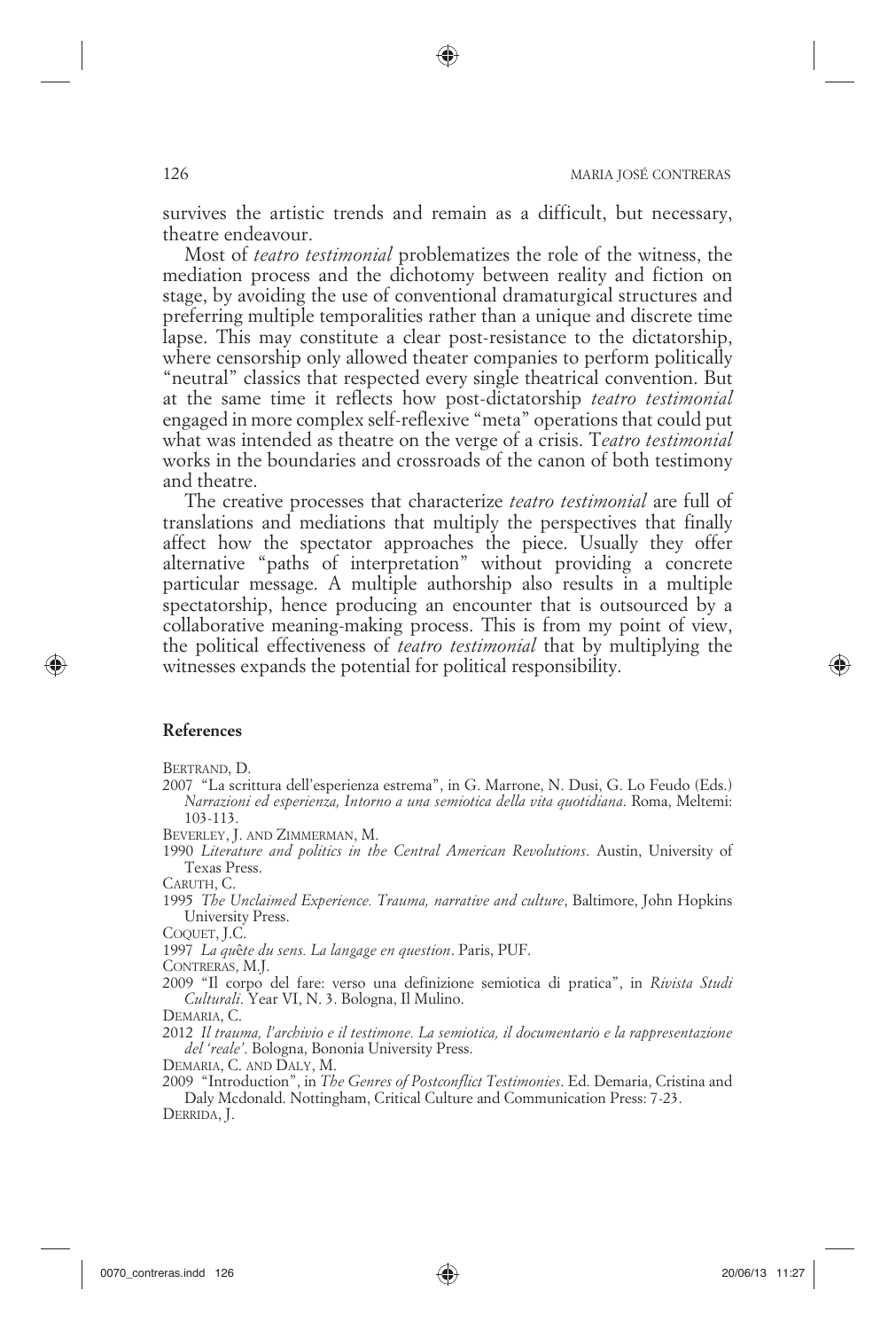1967 *De la Grammatologie*, Paris, Les Editions de Minuit. (tr. Cast. *De la gramatología.* México: Siglo XXI, 1998).

FELMAN<sub>S</sub>

- 1992 "The return of the voice: Claude Lanzmann's *Shoah. Testimony*. *Crises of Witnessing in Literature, Psychoanalysis and History*. Laub, D. & Felman, S. London & N.Y, Routledge: 204-283.
- FONTANILLE, J.

2004 *Figure del corpo. Per una semiotica dell'impronta*, Roma, Meltemi.

- FORYSTH, A.
- 2009 "Performing Trauma: Race Riots and Beyond in the Work of Anna Deavere Smith", in *Get Real. Documentary Theatre Past and Present*. Ed. Forsyth, Alison & Megson, Chris. Basingstoke, Palgrave Macmillan: 140-150.
- GUGELBERGER, G. (ED.)
- 1996 *The Real Thing: Testimonial Discourse and Latin America*, Durham & London, Duke University Press.

LACAPRA, D.

2001 *Writing history, writing trauma*. Baltimore & London, The Johns Hopkins University Press.

LAUB, D.

- 1992 "Bearing witness, or the vicissitudes of listening", in *Testimony. Crises of Witnessing in Literature, Psychoanalisis and History*. Laub, D. & Felman, S. London & N.Y, Routledge: 57-74.
- MARTIN, C. (ED.)
- 2010 *Dramaturgy of the real on the world stage*. London, Palgrave Macmillan.

MARTIN, C.

2006 "Living Simulations. The Use of Media in Documentary in the UK, Lebanon and Israel", in *Get Real. Documentary Theatre Past and Present*. Ed. Forsyth, Alison & Megson, Chris. Basingstoke, Palgrave Macmillan: 74-90.

PUGA, A.E.

⊕

2008 *Memory, Allegory and Testimony in South American Theatre. Upstaging Dictatorship*, London & New York, Routledge.

RANCIÈRE, J.

2001 "S'il y a de l'irraprësentable" in J.L. Nancy (ed.) *L'Art et la mémoire des camps. Répresenter. Exterminer. Recontres à la maison d'Izieu*. Paris, Seuil: 81-102.

REINLET<sub>I</sub>

- 2009 "The Promise of Documentary", in *Get Real. Documentary Theatre Past and Present*. Ed. Forsyth, A. & Megson, C. Basingstoke, Palgrave Macmillan: 8-21.
- RICOEUR, P.

2004 *Time and Narrative*, Chicago, Chicago University Press. ROKEM. F.

- 2000 *Performing History: Theatrical Representations of the Past in Contemporary Theatre*, Iowa, University of Iowa Press.
- SCHATZKI, T., K. KNORR CETINA AND E. VON SAVIGNY (EDS.).

2001 *The Practice Turn in Contemporary Theory*, London, Routledge.

SEDDA, F. (ED)

2006 *Tesi per una semiótica della cultura*. Roma: Meltemi.

SPIVAK, G.

1988 "Can the subaltern speak?" in *Marxism and the Interpretation of Culture*, edited by Carl Nelson and Lawrence GrossbergUrbana, University of Illinois Press: 271-313.

TAYLOR, D.

- 2003 *The Archive and the Repertoire. Performing Cultural Memory in the Americas*, Durham & London Duke University Press.
- 2006 "Trauma and Performance: Lessons from Latin America" http://hemisphericinstitute. org/hemi/en/component/docman/doc\_download/513-taylor-trauma-and-performancelessons-from-latin-america.

Accesed internet: 1 March 2012.